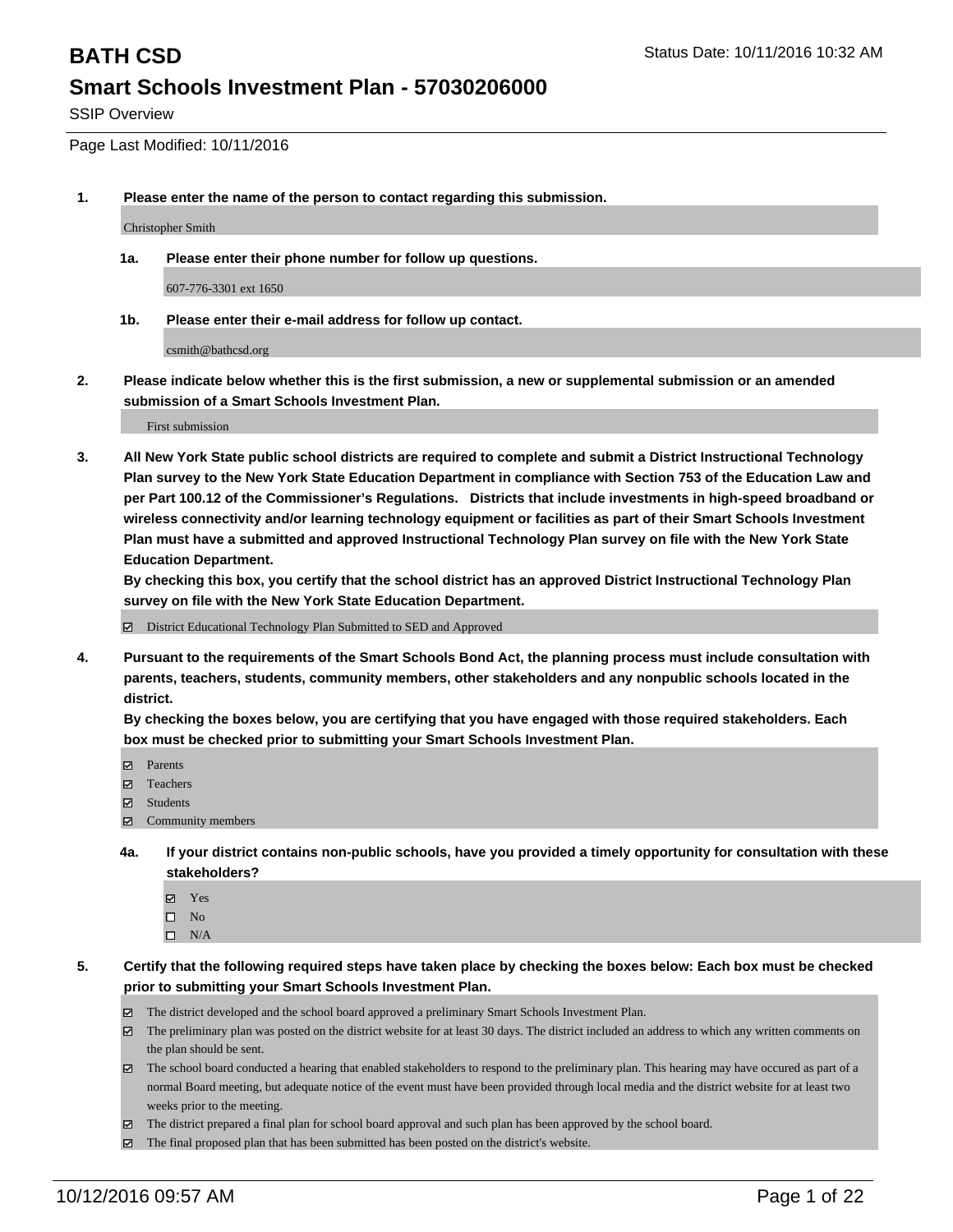SSIP Overview

Page Last Modified: 10/11/2016

**5a. Please upload the proposed Smart Schools Investment Plan (SSIP) that was posted on the district's website, along with any supporting materials. Note that this should be different than your recently submitted Educational Technology Survey. The Final SSIP, as approved by the School Board, should also be posted on the website and remain there during the course of the projects contained therein.**

BCSD Preliminary SSIP 1-21-16--formal website posting for SMART BOND.pdf

**6. Please enter an estimate of the total number of students and staff that will benefit from this Smart Schools Investment Plan based on the cumulative projects submitted to date.**

1,570

- **7. An LEA/School District may partner with one or more other LEA/School Districts to form a consortium to pool Smart Schools Bond Act funds for a project that meets all other Smart School Bond Act requirements. Each school district participating in the consortium will need to file an approved Smart Schools Investment Plan for the project and submit a signed Memorandum of Understanding that sets forth the details of the consortium including the roles of each respective district.**
	- $\Box$  The district plans to participate in a consortium to partner with other school district(s) to implement a Smart Schools project.
- **8. Please enter the name and 6-digit SED Code for each LEA/School District participating in the Consortium.**

| <b>Partner LEA/District</b> | <b>ISED BEDS Code</b> |
|-----------------------------|-----------------------|
| (No Response)               | (No Response)         |

**9. Please upload a signed Memorandum of Understanding with all of the participating Consortium partners.**

(No Response)

### **10. Your district's Smart Schools Bond Act Allocation is:**

\$1,826,167

**11. Enter the budget sub-allocations by category that you are submitting for approval at this time. If you are not budgeting SSBA funds for a category, please enter 0 (zero.) If the value entered is \$0, you will not be required to complete that survey question.**

|                                       | Sub-<br>Allocations |
|---------------------------------------|---------------------|
| School Connectivity                   | 171,856             |
| Connectivity Projects for Communities | $\Omega$            |
| <b>Classroom Technology</b>           | 1,413,425           |
| Pre-Kindergarten Classrooms           | $\Omega$            |
| Replace Transportable Classrooms      | O                   |
| High-Tech Security Features           | 30,000              |
| Totals:                               | 1,615,281           |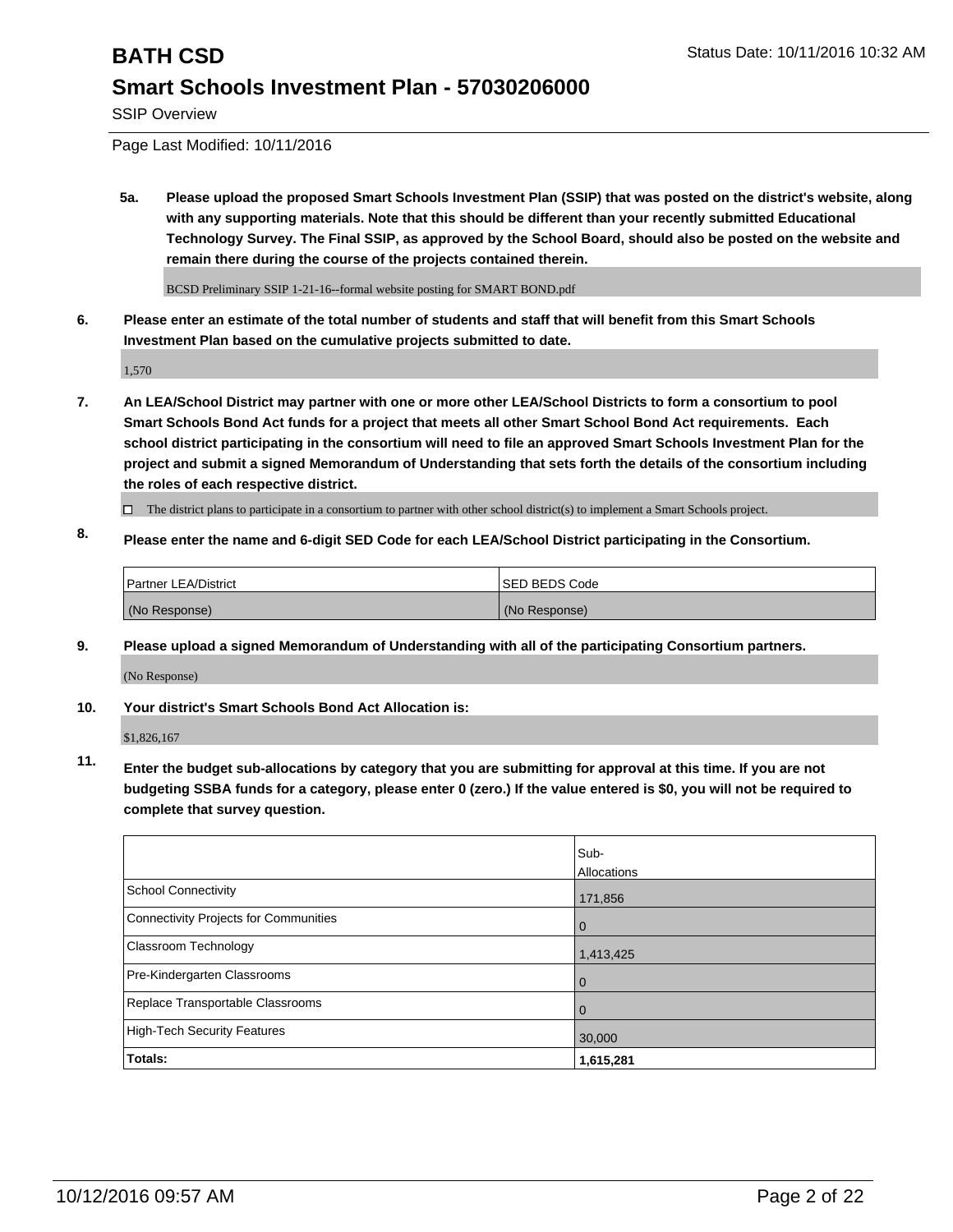School Connectivity

Page Last Modified: 09/26/2016

- **1. In order for students and faculty to receive the maximum benefit from the technology made available under the Smart Schools Bond Act, their school buildings must possess sufficient connectivity infrastructure to ensure that devices can be used during the school day. Smart Schools Investment Plans must demonstrate that:**
	- **sufficient infrastructure that meets the Federal Communications Commission's 100 Mbps per 1,000 students standard currently exists in the buildings where new devices will be deployed, or**
	- **is a planned use of a portion of Smart Schools Bond Act funds, or**
	- **is under development through another funding source.**

**Smart Schools Bond Act funds used for technology infrastructure or classroom technology investments must increase the number of school buildings that meet or exceed the minimum speed standard of 100 Mbps per 1,000 students and staff within 12 months. This standard may be met on either a contracted 24/7 firm service or a "burstable" capability. If the standard is met under the burstable criteria, it must be:**

**1. Specifically codified in a service contract with a provider, and**

**2. Guaranteed to be available to all students and devices as needed, particularly during periods of high demand, such as computer-based testing (CBT) periods.**

**Please describe how your district already meets or is planning to meet this standard within 12 months of plan submission.**

The District currently exceeds the minimum requirement established by the FCC. The District currently has a 1GB connection to the Internet, 10 GB and 1 GB connections to all wiring closets from the MDF, and 350 MB wireless connections to each classroom with redundant/supplemental access points distributed throughout the district.

- **1a. If a district believes that it will be impossible to meet this standard within 12 months, it may apply for a waiver of this requirement, as described on the Smart Schools website. The waiver must be filed and approved by SED prior to submitting this survey.**
	- $\Box$  By checking this box, you are certifying that the school district has an approved waiver of this requirement on file with the New York State Education Department.

## **2. Connectivity Speed Calculator (Required)**

|                         | Number of<br>Students | Multiply by<br>100 Kbps | Divide by 1000 Current Speed<br>Ito Convert to<br>Required<br>Speed in Mb | lin Mb | Expected<br>Speed to be<br>Attained Within   Required<br>12 Months | <b>Expected Date</b><br><b>When</b><br>Speed Will be<br>l Met |
|-------------------------|-----------------------|-------------------------|---------------------------------------------------------------------------|--------|--------------------------------------------------------------------|---------------------------------------------------------------|
| <b>Calculated Speed</b> | 1.560                 | 156,000                 | 156                                                                       | 1 GB   | 1 GB                                                               | (No<br>Response)                                              |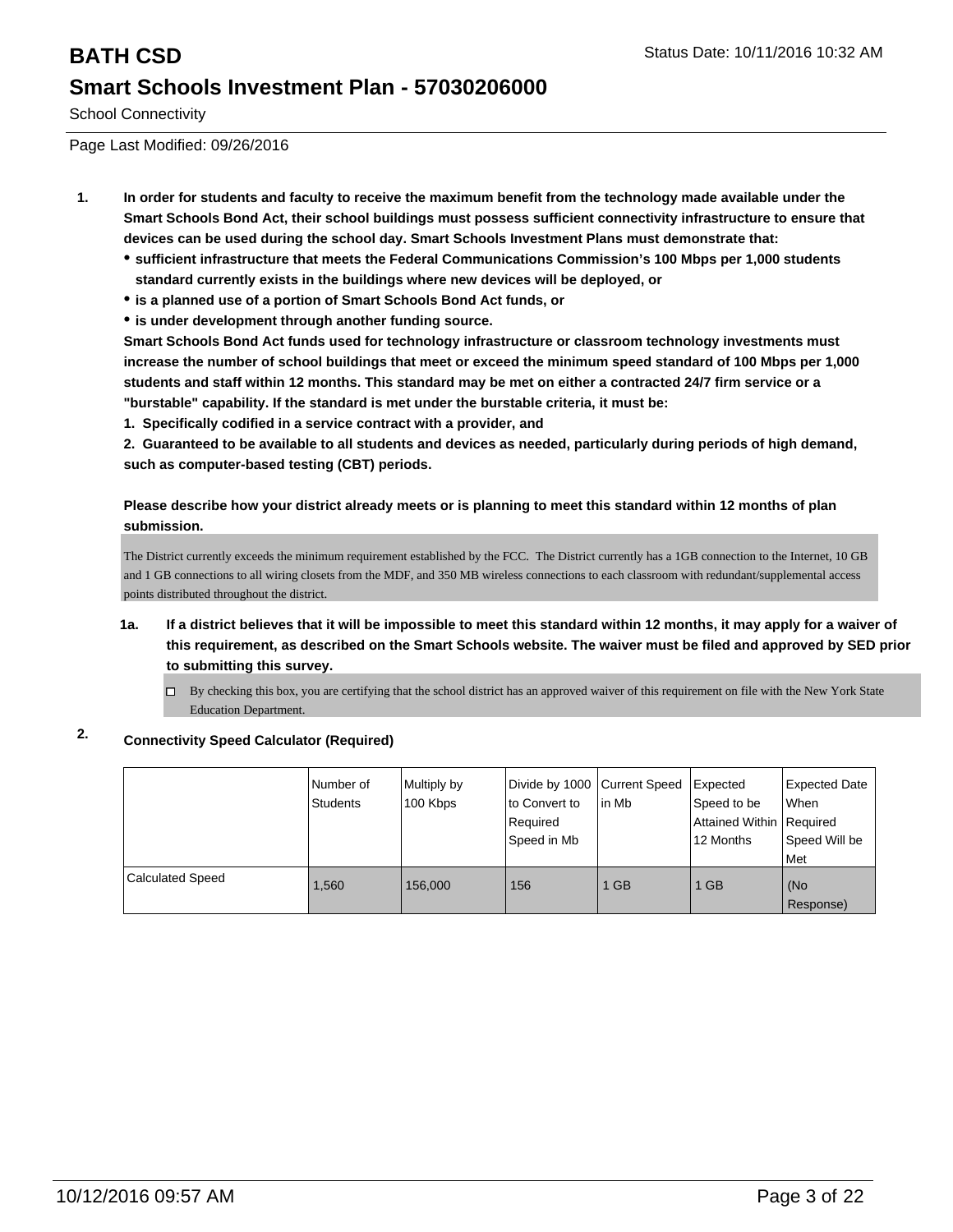School Connectivity

Page Last Modified: 09/26/2016

### **3. Describe how you intend to use Smart Schools Bond Act funds for high-speed broadband and/or wireless connectivity projects in school buildings.**

As the District looks to the future, it is clear that the level of saturation and bandwidth demands of end users will require an even more robust, flexible, reliable, and secure wireless infrastructure. The District has plans to address a majority of the projected high-speed broadband and wireless connectivity needs through a network refresh an upcoming capital project in conjunction with E-rate funding. However, it is necessary to immediately address a number of isolated issues that exist in "large group" instructional spaces as well common or public spaces.

The initial design of the District's current wireless network (2011) focused on coverage in classrooms. As the culture of our learning environment evolves we are seeing bandwidth demands increase and usage patterns evolve as well. While primary usage still occurs in the classrooms there has been a significant increase in usage and bandwidth demands in ancillary and large group spaces.

SSBA funds will be used to purchase and install next generation AC access points in areas that are used for or currently hold groups larger than 25 students. This will include instructional areas such as the distance learning room, LGI rooms, conference rooms, gymnasiums, and the auditorium. It will also include common spaces such as foyers and the cafeterias in the middle school and high school. Enhancing coverage in these spaces significantly increases the options and opportunities for both staff and students to gather and work collaboratively in larger groups.

- To meet the demands of the evolving needs of our learning environment the District must address critical infrastructure and data center needs. • The inclusion of the video and other rich multimedia resources over recent years has dramatically increased storage demands on the network. The current storage solutions is nearly 5 years old and near maximum capacity. Maintenance of the current solution requires regularly cleans up and frequent reorganization of data. This ceiling has and is affecting day to day decisions by staff about what resources they create/integrate. The addition of a new SAN solution and fiber channel switches will greatly increase opportunities and as well as improve performance and reliability.
- The APC Symmetra uninterrupted power solution in the MDF was installed during the 2002 building project. Because of its age, support and parts present a significant challenge. The District would like to upgrade this solution to the newest generation of APC technology to protect the equipment in the MDF as well as to monitor environmental conditions and performance.
- The District's current firewall solution is over 5 years old. The lack of throughput and processing power have begun to affect network performance. The district plans to replace the existing firewall with two firewalls set up for redundancy and load balancing. In addition significant improvements in the performance and reliability, the new firewalls will also provide next-gen IPS and advanced malware protection. •
- **4. Describe the linkage between the district's District Instructional Technology Plan and the proposed projects. (There should be a link between your response to this question and your response to Question 1 in Part E. Curriculum and Instruction "What are the district's plans to use digital connectivity and technology to improve teaching and learning?)**

The District is fully committed to the development and support of a 21st Century Learning Environment where the level of access, tools, resources, and activities mirror the real world. Access must be ubiquitous, efficient, reliable, and safe. When end users are provided this level of access opportunities for transformational learning abound and can significantly enhance the learning environment.

The SSIP proposed projects will ensure that the foundation which supports the transport, storage, and delivery of digital content throughout the district is reliable, efficient, safe and effective. The use of digital tools and resources throughout the district will not be limited by internal design factors. Rich learning content will be accessible or may be created at any time virtually anywhere in the District.

The implementation of the proposed SSIP projects directly supports District Goal #1 in the Instructional Technology Plan. Students will use technology to enhance their learning, increase their knowledge and understanding across all areas of study, and develop essential technology skills which they will carry with them and build upon throughout their life.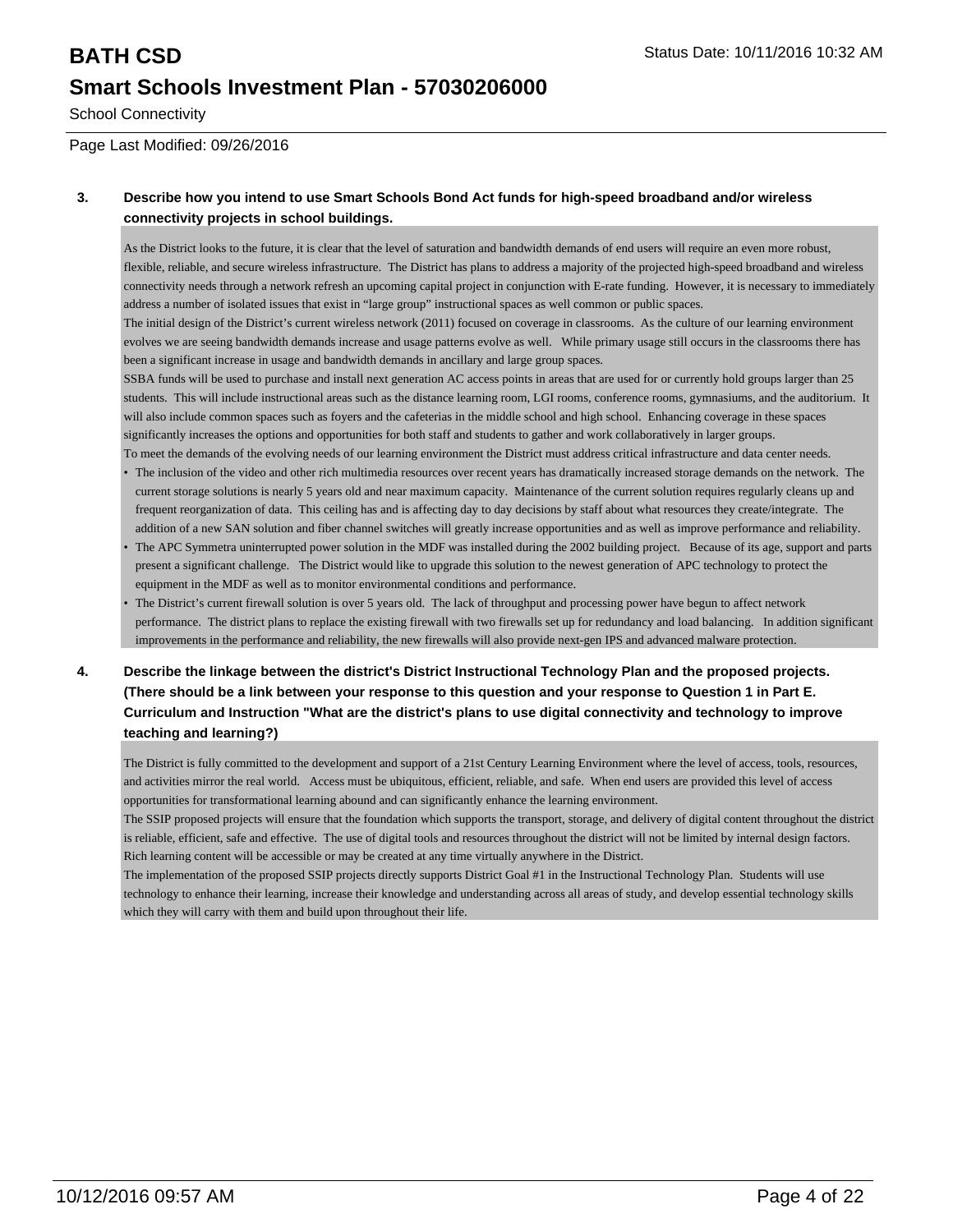School Connectivity

Page Last Modified: 09/26/2016

**5. If the district wishes to have students and staff access the Internet from wireless devices within the school building, or in close proximity to it, it must first ensure that it has a robust Wi-Fi network in place that has sufficient bandwidth to meet user demand.**

### **Please describe how you have quantified this demand and how you plan to meet this demand.**

The District implemented a 1 to 1 program in grades 3-12 in the 2011-2012 school year. The program was expanded to grades 2-12 in the 2014-2015 school year. There are more than 1300 student notebook computers and 200 staff notebook or tablet computers deployed and moving throughout district on a daily basis. Historical data gathered from the wireless management system has provided a detailed picture of coverage, usage, and reliability. The extrapolation of current growth and usage data has provided a series of short and long term goals relating to the design and development of the District's wireless network.

To address the immediate or short term goals the District will integrate next generation AC access points in large group instructional areas as well as high-use common areas. The District will replace the existing access points in these areas with AC access point. The existing access points will be used to provide supplemental coverage in high-demand areas and also may be used as spares.

**6. As indicated on Page 5 of the guidance, the Office of Facilities Planning will have to conduct a preliminary review of all capital projects, including connectivity projects.**

**Please indicate on a separate row each project number given to you by the Office of Facilities Planning.**

| <b>Project Number</b> |  |
|-----------------------|--|
| 57-03-02-06-7-999-BA1 |  |

**7. Certain high-tech security and connectivity infrastructure projects may be eligible for an expedited review process as determined by the Office of Facilities Planning.**

### **Was your project deemed eligible for streamlined review?**

Yes

**7a. Districts that choose the Streamlined Review Process will be required to certify that they have reviewed all installations with their licensed architect or engineer of record and provide that person's name and license number. The licensed professional must review the products and proposed method of installation prior to implementation and review the work during and after completion in order to affirm that the work was codecompliant, if requested.**

I certify that I have reviewed all installations with a licensed architect or engineer of record.

**8. Include the name and license number of the architect or engineer of record.**

| Name                   | License Number |
|------------------------|----------------|
| Jeff Robbins, Hunt EAS | 35151          |

**9. If you are submitting an allocation for School Connectivity complete this table. Note that the calculated Total at the bottom of the table must equal the Total allocation for this category that you entered in the SSIP Overview overall budget.**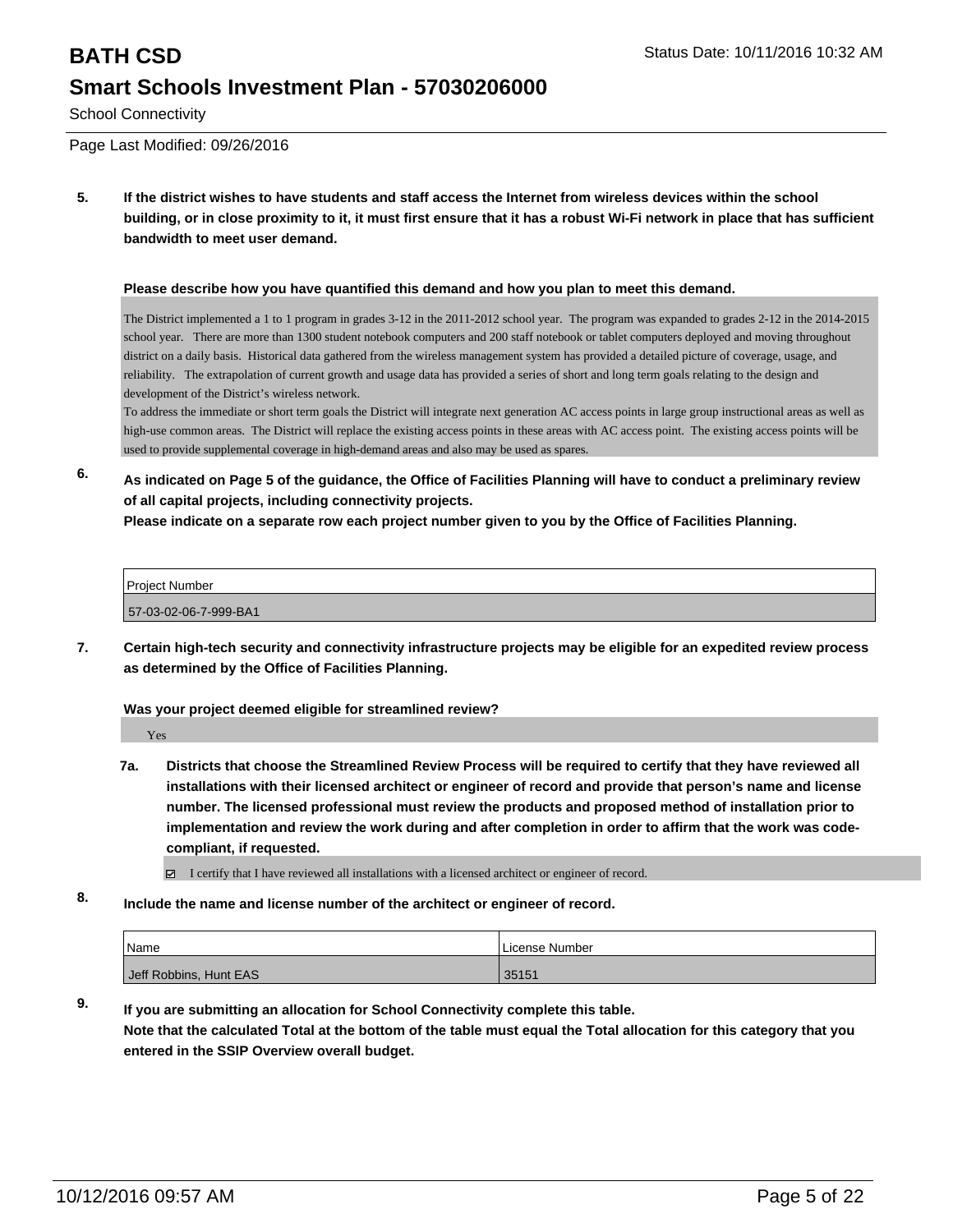School Connectivity

Page Last Modified: 09/26/2016

|                                            | Sub-              |
|--------------------------------------------|-------------------|
|                                            | <b>Allocation</b> |
| Network/Access Costs                       | 171,856           |
| Outside Plant Costs                        | (No Response)     |
| School Internal Connections and Components | (No Response)     |
| Professional Services                      | (No Response)     |
| Testing                                    | (No Response)     |
| <b>Other Upfront Costs</b>                 | (No Response)     |
| <b>Other Costs</b>                         | (No Response)     |
| Totals:                                    | 171,856           |

**10. Please detail the type, quantity, per unit cost and total cost of the eligible items under each sub-category. This is especially important for any expenditures listed under the "Other" category. All expenditures must be eligible for tax-exempt financing to be reimbursed through the SSBA. Sufficient detail must be provided so that we can verify this is the case. If you have any questions, please contact us directly through smartschools@nysed.gov. NOTE: Wireless Access Points should be included in this category, not under Classroom Educational Technology, except those that will be loaned/purchased for nonpublic schools.**

| Select the allowable expenditure | Item to be purchased                           | Quantity | Cost per Item | <b>Total Cost</b> |
|----------------------------------|------------------------------------------------|----------|---------------|-------------------|
| type.                            |                                                |          |               |                   |
| Repeat to add another item under |                                                |          |               |                   |
| each type.                       |                                                |          |               |                   |
| Network/Access Costs             | <b>AC Access Points</b>                        | 20       | 1,250         | 25,000            |
| Network/Access Costs             | <b>NAS/SAN Storage Solution</b>                |          | 61,500        | 61.500            |
| Network/Access Costs             | Data Center UPS Solution                       |          | 30,356        | 30,356            |
| Network/Access Costs             | <b>Fiber Channel Switches</b>                  | 2        | 12,500        | 25,000            |
| Network/Access Costs             | Firewall w/ intrusion detection<br>(appliance) |          | 30,000        | 30,000            |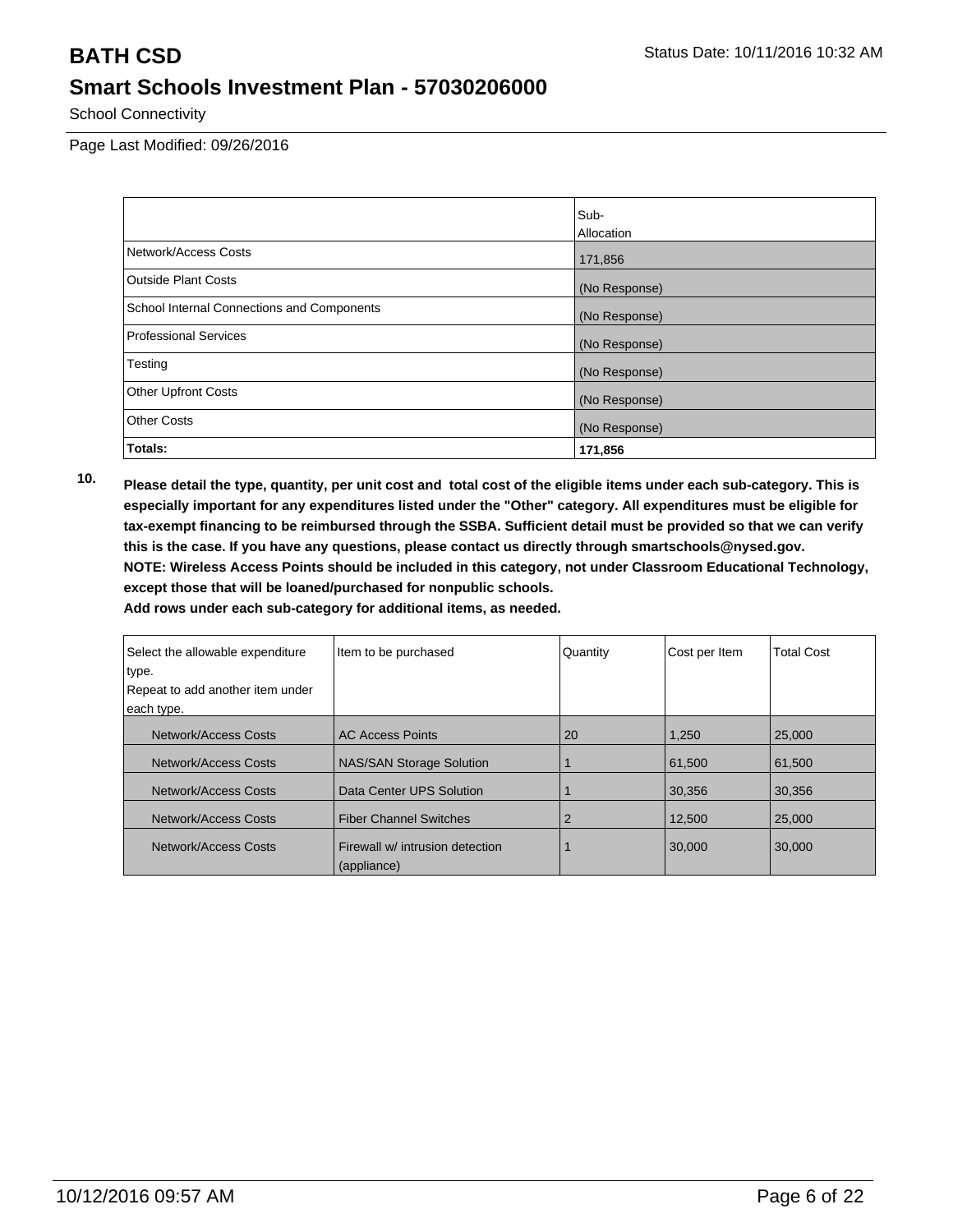Community Connectivity (Broadband and Wireless)

**1. Describe how you intend to use Smart Schools Bond Act funds for high-speed broadband and/or wireless connectivity projects in the community.**

(No Response)

**2. Please describe how the proposed project(s) will promote student achievement and increase student and/or staff access to the Internet in a manner that enhances student learning and/or instruction outside of the school day and/or school building.**

(No Response)

**3. Community connectivity projects must comply with all the necessary local building codes and regulations (building and related permits are not required prior to plan submission).**

 $\Box$  I certify that we will comply with all the necessary local building codes and regulations.

**4. Please describe the physical location of the proposed investment.**

(No Response)

**5. Please provide the initial list of partners participating in the Community Connectivity Broadband Project, along with their Federal Tax Identification (Employer Identification) number.**

| <b>Project Partners</b> | Federal ID#   |
|-------------------------|---------------|
| (No Response)           | (No Response) |

**6. If you are submitting an allocation for Community Connectivity, complete this table.**

**Note that the calculated Total at the bottom of the table must equal the Total allocation for this category that you entered in the SSIP Overview overall budget.**

|                                    | Sub-Allocation |
|------------------------------------|----------------|
| Network/Access Costs               | (No Response)  |
| Outside Plant Costs                | (No Response)  |
| Tower Costs                        | (No Response)  |
| <b>Customer Premises Equipment</b> | (No Response)  |
| Professional Services              | (No Response)  |
| Testing                            | (No Response)  |
| <b>Other Upfront Costs</b>         | (No Response)  |
| Other Costs                        | (No Response)  |
| Totals:                            | 0              |

**7. Please detail the type, quantity, per unit cost and total cost of the eligible items under each sub-category. This is especially important for any expenditures listed under the "Other" category. All expenditures must be capital-bond eligible to be reimbursed through the SSBA. If you have any questions, please contact us directly through smartschools@nysed.gov.**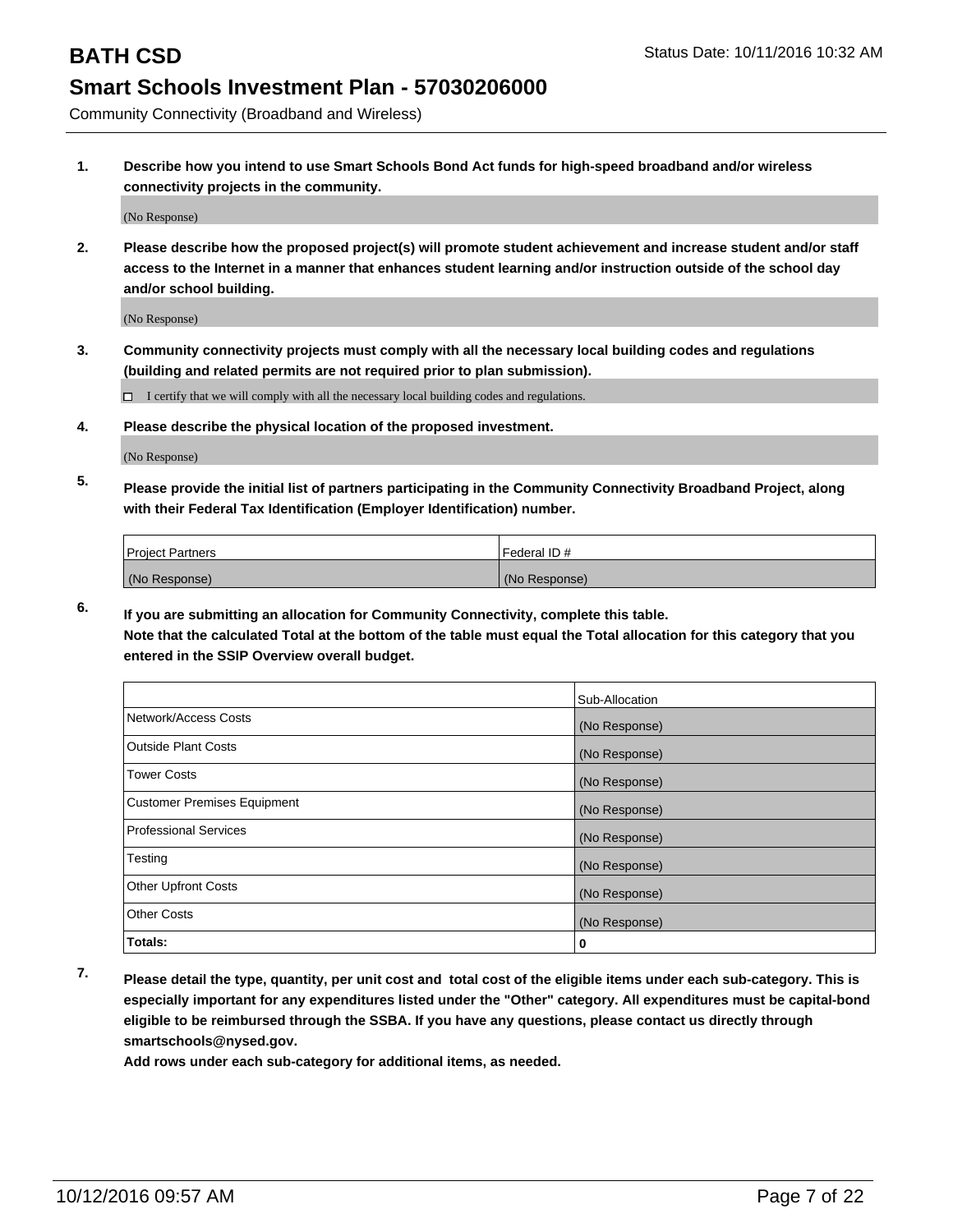Community Connectivity (Broadband and Wireless)

| Select the allowable expenditure | Item to be purchased | Quantity      | Cost per Item | <b>Total Cost</b> |
|----------------------------------|----------------------|---------------|---------------|-------------------|
| type.                            |                      |               |               |                   |
| Repeat to add another item under |                      |               |               |                   |
| each type.                       |                      |               |               |                   |
| (No Response)                    | (No Response)        | (No Response) | (No Response) | (No Response)     |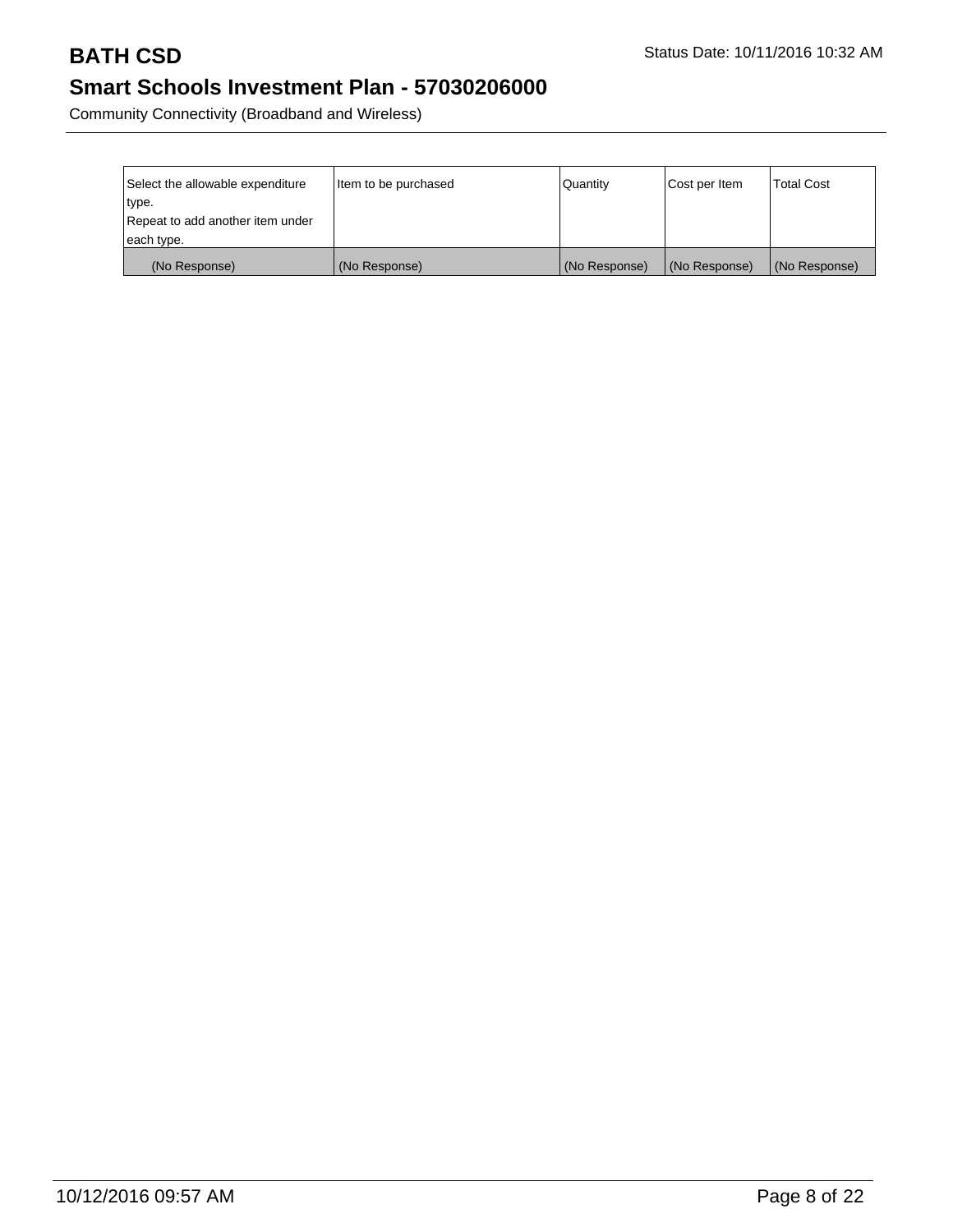Classroom Learning Technology

Page Last Modified: 09/26/2016

**1. In order for students and faculty to receive the maximum benefit from the technology made available under the Smart Schools Bond Act, their school buildings must possess sufficient connectivity infrastructure to ensure that devices can be used during the school day. Smart Schools Investment Plans must demonstrate that sufficient infrastructure that meets the Federal Communications Commission's 100 Mbps per 1,000 students standard currently exists in the buildings where new devices will be deployed, or is a planned use of a portion of Smart Schools Bond Act funds, or is under development through another funding source.**

**Smart Schools Bond Act funds used for technology infrastructure or classroom technology investments must increase the number of school buildings that meet or exceed the minimum speed standard of 100 Mbps per 1,000 students and staff within 12 months. This standard may be met on either a contracted 24/7 firm service or a "burstable" capability. If the standard is met under the burstable criteria, it must be:**

**1. Specifically codified in a service contract with a provider, and**

**2. Guaranteed to be available to all students and devices as needed, particularly during periods of high demand, such as computer-based testing (CBT) periods.**

**Please describe how your district already meets or is planning to meet this standard within 12 months of plan submission.**

The District currently exceeds the minimum requirement established by the FCC. The District currently has a 1GB connection to the Internet, a 10 GB and 1 GB connection from the MDF to all wiring closets, and 350 MB wireless connections to each classroom with redundant/supplemental access points distributed throughout the district.

**1a. If a district believes that it will be impossible to meet this standard within 12 months, it may apply for a waiver of this requirement, as described on the Smart Schools website. The waiver must be filed and approved by SED prior to submitting this survey.**

 $\Box$  By checking this box, you are certifying that the school district has an approved waiver of this requirement on file with the New York State Education Department.

## **2. Connectivity Speed Calculator (Required)**

|                  | Number of<br>Students | Multiply by<br>100 Kbps | Divide by 1000 Current Speed<br>lto Convert to<br>l Reauired<br>Speed in Mb | in Mb | Expected<br>Speed to be<br>Attained Within Required<br>12 Months | <b>Expected Date</b><br>l When<br>Speed Will be<br>Met |
|------------------|-----------------------|-------------------------|-----------------------------------------------------------------------------|-------|------------------------------------------------------------------|--------------------------------------------------------|
| Calculated Speed | .560                  | 156,000                 | 156                                                                         | 1GB   | 1GB                                                              | l (No<br>Response)                                     |

### **3. If the district wishes to have students and staff access the Internet from wireless devices within the school building, or in close proximity to it, it must first ensure that it has a robust Wi-Fi network in place that has sufficient bandwidth to meet user demand.**

**Please describe how you have quantified this demand and how you plan to meet this demand.**

The District implemented a 1 to 1 program in grades 3-12 in the 2011-2012 school year. The program was expanded to grades 2-12 in the 2014-2015 school year. There are more than 1300 student notebook computers and 200 staff notebook or tablet computers deployed and moving throughout district on a daily basis. Historical data gathered from the wireless management system has provided a detailed picture of coverage, usage, and reliability. The extrapolation of current growth and usage data has provided a series of short and long term goals relating to the design and development of the District's wireless network.

To address the immediate or short term goals the District will integrate next generation AC access points in large group instructional areas as well as high-use common areas. The District will replace 10 of the existing access points in these areas with AC access points. The existing access points will be used to provide supplemental coverage in high-demand areas or as spares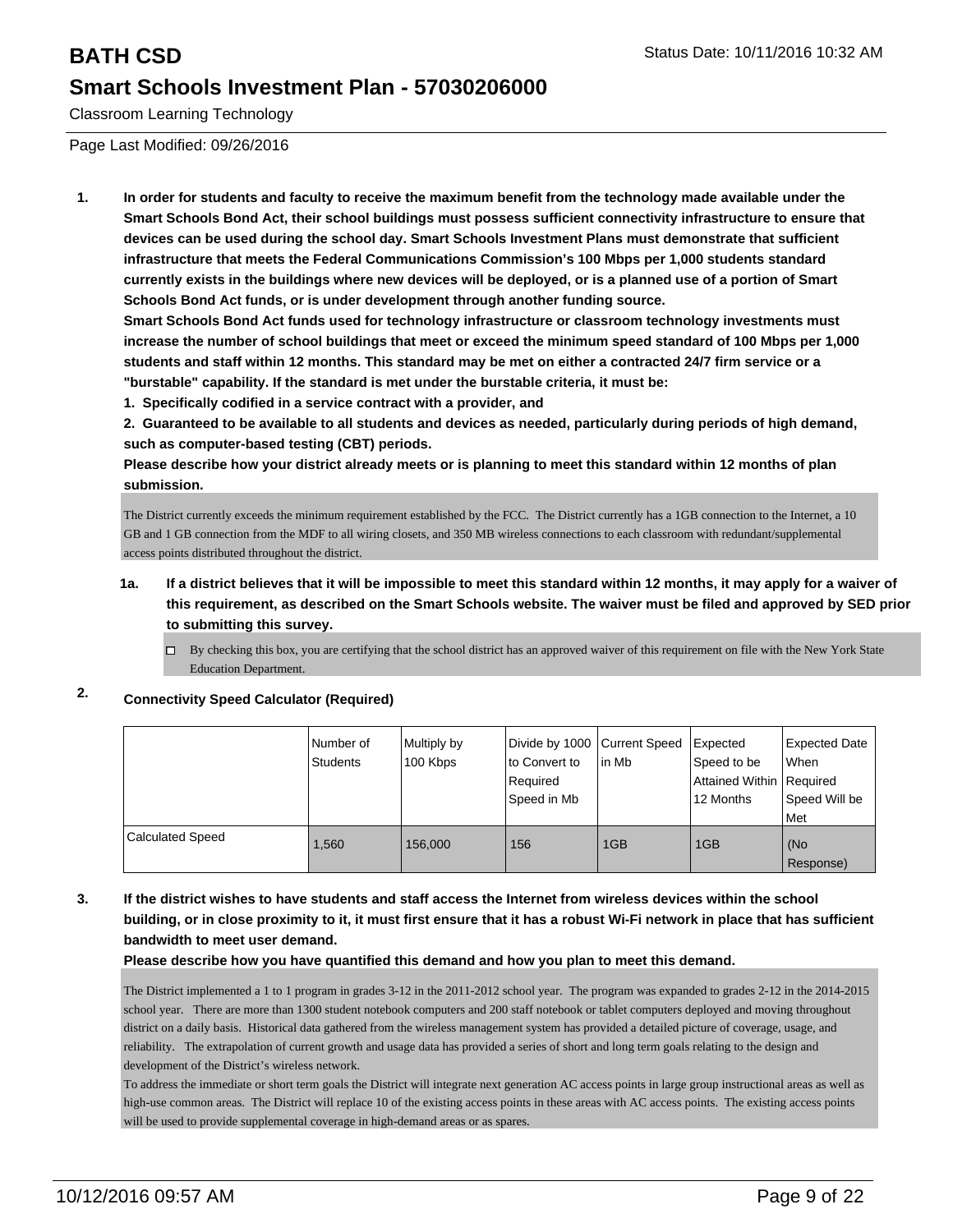Classroom Learning Technology

Page Last Modified: 09/26/2016

- **4. All New York State public school districts are required to complete and submit an Instructional Technology Plan survey to the New York State Education Department in compliance with Section 753 of the Education Law and per Part 100.12 of the Commissioner's Regulations. Districts that include educational technology purchases as part of their Smart Schools Investment Plan must have a submitted and approved Instructional Technology Plan survey on file with the New York State Education Department.**
	- By checking this box, you are certifying that the school district has an approved Instructional Technology Plan survey on file with the New York State Education Department.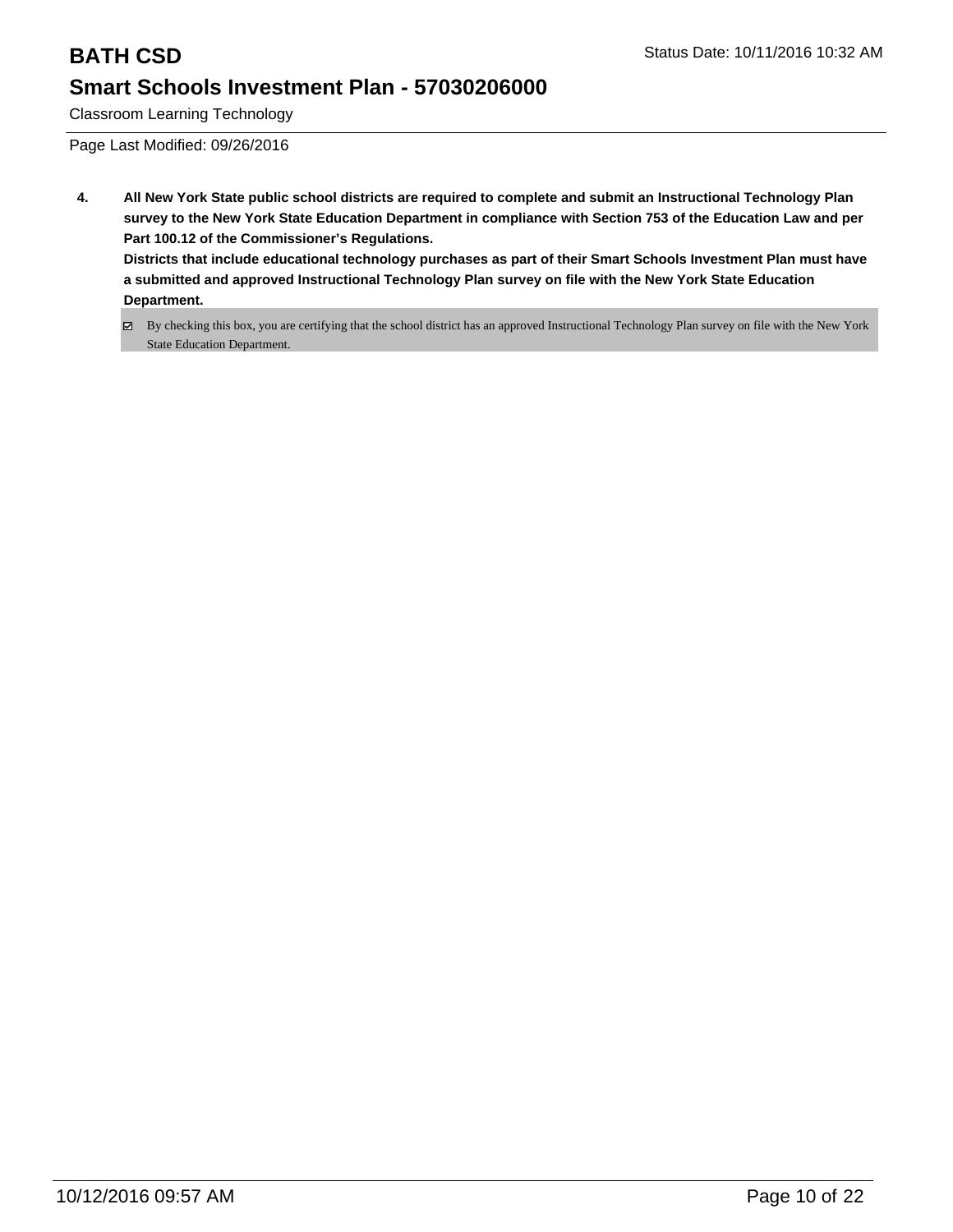Classroom Learning Technology

Page Last Modified: 09/26/2016

### **5. Describe the devices you intend to purchase and their compatibility with existing or planned platforms or systems. Specifically address the adequacy of each facility's electrical, HVAC and other infrastructure necessary to install and support the operation of the planned technology.**

In the instructional environment, 100% of the classrooms have either an interactive LCD projector or a LCD project and an interactive whiteboard. A majority of the classroom projectors range in age from 5 to 7 years old. The interactive whiteboards range in age from 5 to 10 years old. Unfortunately, over the past two years the District has seen a dramatic increase in the failure rates of projector bulbs, projectors, and SmartBoards. None of current devices in the current solutions are under warranty and down time is beginning to have a substantial effect on the instructional environment. To resolve this issue, the District intends to replace all of the interactive display solutions in classrooms and instructional spaces with 4K interactive LED displays. The interactive LED displays will dramatically increase resolution, image quality, reliability, longevity, and significantly reduce maintenance.

All classrooms are also outfitted with a sound solution for presentations. Roughly 85% of the classroom have only computer speakers for multimedia presentations. The remaining 15% utilize portable assisted listening systems. While the assisted listening requirements are currently being met for all students with identified needs, only a small portion of non-identified students benefit by enhanced audio in the classroom. In addition, the assisted listening systems currently being used are 6 to 8 years old and are becoming noticeably less reliable. According to current research - *to understand 100% of speech sounds, children need to hear the teacher's voice spoken 15 decibels louder than the background noise. But in a typical K-12 classroom, the teacher's voice is barely 5 decibels louder than surrounding noise — so only those children closest to the teacher can get the most information with the least amount of effort. Research over the last decade has shown that kids farthest from the teacher can miss up to 40% of what's being said. When it's that hard to keep up, it's no wonder they stop paying attention, cause disruption, and perform more poorly.* To address these issues, the District plans to install assisted listening systems in all classrooms throughout the District.

In the Math Department, we have nearly 100 graphing calculators that are at or nearing the end of their useful life. Many have become unreliable and repair or refurbishing are not an option. Integration into the learning environment has become very difficult due to the fact that most teachers only have a few working devices. To address this issue, the District will order approximately 100 new graphing calculators for the HS and MS math classroom.

Through the Pre-K grant the District was able to integrate Smart Tables in all Pre-K classrooms. The staff and students have found the SMART Tables to be very powerful tools in supporting child development. The learning applications that students can access on the SMART Tables encourages them to work together to solve problems. This collaborative problem solving helps to improve the students' social skills by encouraging them to listen to other students and communicate their ideas effectively. The reading, writing and problem solving activities on the SMART Table also help to develop students' cognitive skills, as well as develop their motor skills. The District will expand the use of SMART Tables to kindergarten, first grade, and all special education classrooms in the primary school.

In the Science Department, much of the current probeware has exceeded its useful life. Many probes are not compatible with the new software or connections. In addition the VEX robots and software being used within our STEM curriculum are no longer supported by the manufacturer. In order for the Science Department to continue to develop and support a high quality STEM curriculum it is necessary to upgrade both probeware and robotics packages.

The District maintains a solid technology curriculum including CAD, architecture, and computer graphics. The final products for student projects in the associated classes, in most cases, are a 1D or 2D drawing. The ability to expand these curriculums and courses to include 3D modeling and output has long been a goal of the District. Integration of a 3D printer into the learning environment would have a dramatic impact on the opportunities for staff to integrate more real-world projects and inspire students to re-design or even create new products.

The District frequently uses the cafetorium at VEW Primary School and the Auditorium at Haverling HS for instructional purposes such as guest speakers, performances, large group instruction, professional development, etc. There is not a dedicated display solution in the primary school and the current solution in the HS auditorium is antiquated and poorly designed limiting options for integration. The District plans to integrate a new display and sound solution in the primary school cafetorium and upgrade the solution in the HS auditorium. These new solutions will dramatically increase the usage options will substantially enhance the quality of the digital content presented within these spaces.

A majority of the district services and resources are currently running on an IBM Blade Center that is nearly 6 years old. The factory warranty expired a number of years ago and support of the solution is expensive and upgrade or expansion is not a viable option. The district would like to implement a more viable virtual server solution to support the VMware environment. This re-design will significantly reduce TCO for the solution, dramatically increase performance and reliability, as well as scalability.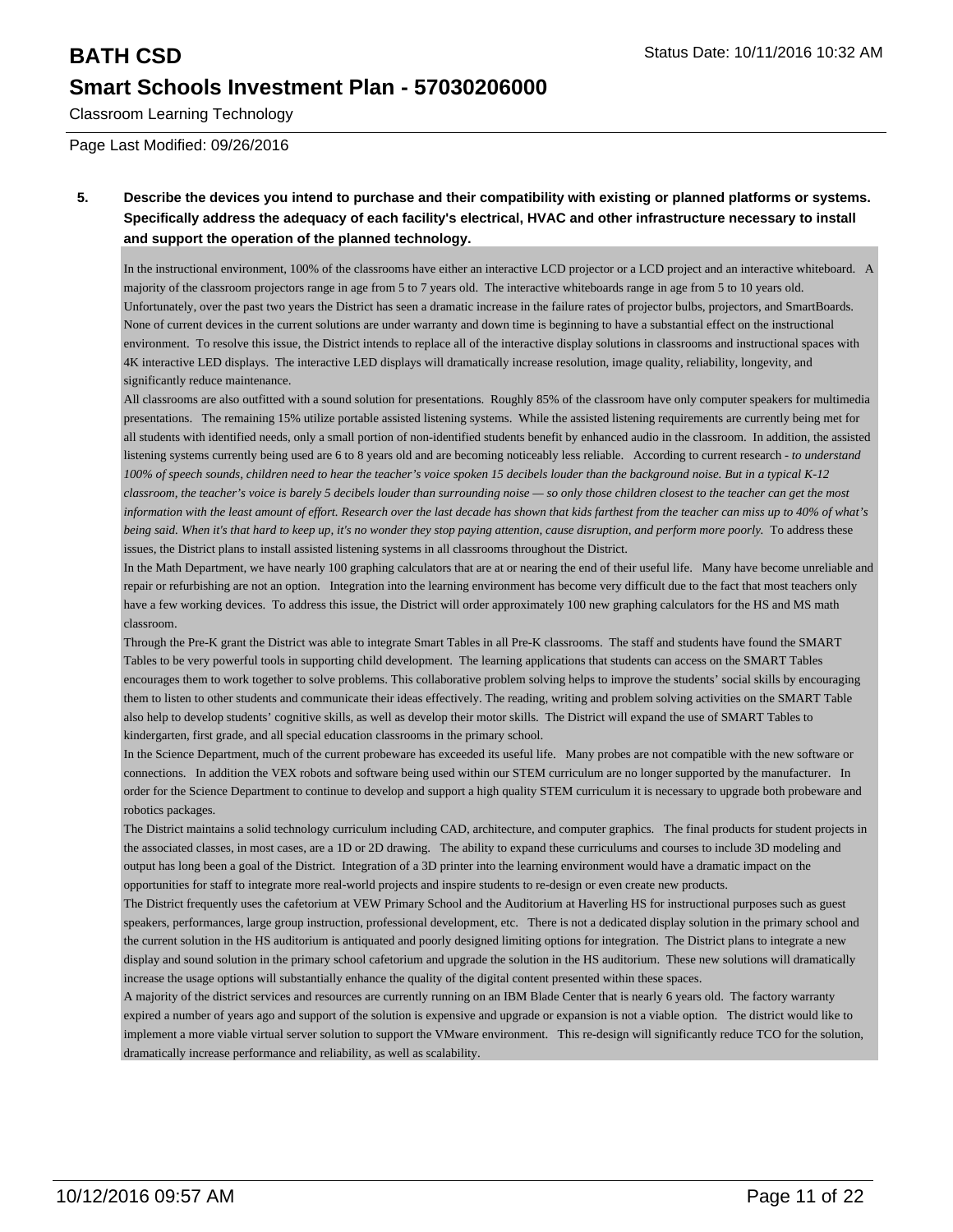Classroom Learning Technology

Page Last Modified: 09/26/2016

- **6. Describe how the proposed technology purchases will:**
	- **> enhance differentiated instruction;**
	- **> expand student learning inside and outside the classroom;**
	- **> benefit students with disabilities and English language learners; and**
	- **> contribute to the reduction of other learning gaps that have been identified within the district.**

**The expectation is that districts will place a priority on addressing the needs of students who struggle to succeed in a rigorous curriculum. Responses in this section should specifically address this concern and align with the district's Instructional Technology Plan (in particular Question 2 of E. Curriculum and Instruction: "Does the district's instructional technology plan address the needs of students with disabilities to ensure equitable access to instruction, materials and assessments?" and Question 3 of the same section: "Does the district's instructional technology plan address the provision of assistive technology specifically for students with disabilities to ensure access to and participation in the general curriculum?"**

The upgrade of all classroom display and sound technology will substantially enhance the learning environment by improving both the auditory and visual experience for all learners. The integration of 4K LED displays, document/digital cameras, as well as integrated digital audio solutions throughout the district will open the door to a wide variety of instructional opportunities for all staff and students. Whether it be the ability to integrate high quality – HD or better – digital resources into the learning environment; the ability to automatically record, archive and play back any lesson (both audio and video); the opportunity for video collaboration between classrooms or anywhere in the world; or simply the ability to more clearly hear the teacher or other students clearly at all times – the benefits for all within our learning environment be substantial and dramatic. The inclusion of SMART Tables in all classrooms grades PK-1 and all special education classrooms in grades K-3 will provide access to a variety of instructional resources and UDL design options. This rich and inviting technology provides access to a variety of learning experiences for students that are captivating and engaging– promoting and supporting the growth of all students regardless of ability – in an inclusive and collaborative environment.

In grades 2-12, all students have access to a personal learning device throughout the day. Students in grades 6-12 are permitted to take the device home, thereby expanding access to learning resources as well as extending the school day. Students with special needs may have access to additional resources – touch display, text to speech software, visual support software, or other support resources based on their individual needs. Combined with enhancements in visual, audio, and storage technologies students should have access to a rapidly growing repository of instructional lessons developed by staff throughout the district. These lessons will provide the opportunity to reinforce, re-teach or supplement current classroom instruction. Additionally, the 1 to 1 environment provides our SWD and ELL students with access to a variety of digital resources such as MySciLearn's Fast Forward and Reading Assistant, Unique Learning System, MobyMax, and BrainPop ESL.

The development of the district's 1 to 1 program has significantly increased access to resources and support for students. In addition to provide access to a wide variety of resources for students with disablities and ELL, the computers assigned to these student can be customized to meet their individual learning needs and style.

### **7. Where appropriate, describe how the proposed technology purchases will enhance ongoing communication with parents and other stakeholders and help the district facilitate technology-based regional partnerships, including distance learning and other efforts.**

The enhancement District-wide upgrade of visual and audio systems in all instructional spaces will provide numerous opportunities for staff, students, and to not only access beneficial content, but also to create and share content. The District currently uses Rise Vision in conjunction with 20 digital displays throughout the district to share information and celebrate accomplishments. The digital displays being added throughout the district will be integrated with the current solution and increase access to information from all instructional spaces. The District has plans to re-establish the broadcast communications course offerings, as well as to support the evolution of the solution from in inward facing medium to one that provides information to the community as well.

Each classroom or instructional space will have the ability to connect with other sources within or outside the district as well as to originate content to be delivered within or outside the district. The flexibility and power of this solution will provide numerous opportunities to develop and enhance relationships with outside agencies such as, connections with higher education institutions to support the curriculum or professional practice through the use of distance learning connections, virtual field trips, etc.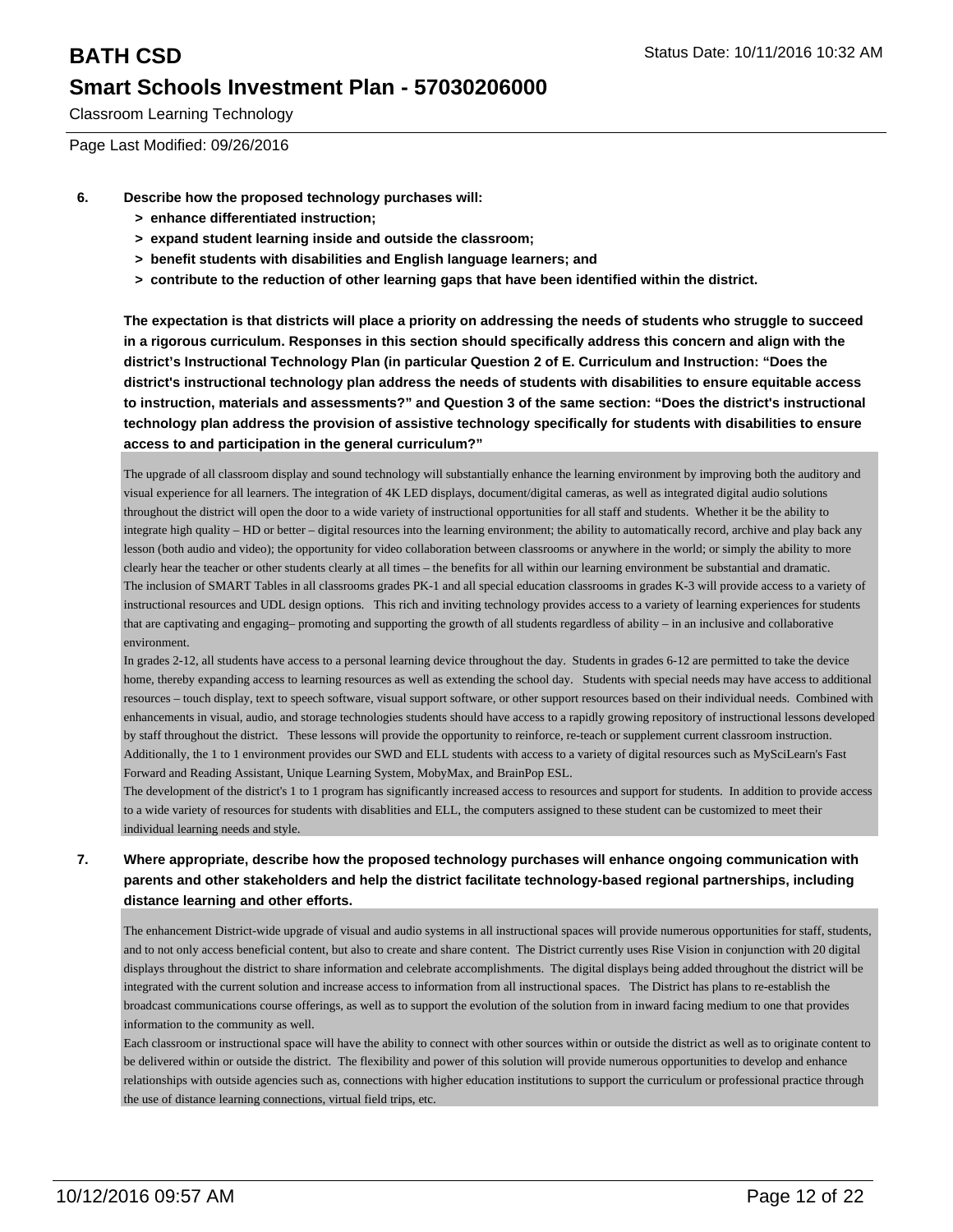Classroom Learning Technology

Page Last Modified: 09/26/2016

**8. Describe the district's plan to provide professional development to ensure that administrators, teachers and staff can employ the technology purchased to enhance instruction successfully.**

**Note: This response should be aligned and expanded upon in accordance with your district's response to Question 1 of F. Professional Development of your Instructional Technology Plan: "Please provide a summary of professional development offered to teachers and staff, for the time period covered by this plan, to support technology to enhance teaching and learning. Please include topics, audience and method of delivery within your summary."**

The District is fully committed to providing on-going professional development for staff. As a part of the District's professional development plan a wide range of professional development opportunities exist for teachers, teaching assistants, and administrators. The current professional development catalog for staff includes nearly 50 offerings to choose from – inside the district, outside the district, and online. Please click here district catalog to view the Winter 2015-2016 PD offerings.

The offerings include a wide variety of technology-based resources such as SMART notebook, LCD BrightLink projectors, Microsoft products, Google Classroom, NetSupport School, Blogging, Glogging, Class Dojo, ClassLink LaunchPad, IXL Math, Reading A-Z, Flipped Classroom, Developing a Digital Classroom, SMART Table, etc.

The District also has a full-time K-12 Educational Technology Specialist who works with teachers throughout the District to support the use and integration of technology. In addition, each building has a Building Technology Mentor which provides peer to peer support, training, and integration planning and support. The District strongly believes that both the instructional leadership staff and the technical support staff need higher-level professional development in order to continue in their roles.

- **9. Districts must contact the SUNY/CUNY teacher preparation program that supplies the largest number of the district's new teachers to request advice on innovative uses and best practices at the intersection of pedagogy and educational technology.**
	- By checking this box, you certify that you have contacted the SUNY/CUNY teacher preparation program that supplies the largest number of your new teachers to request advice on these issues.
	- **9a. Please enter the name of the SUNY or CUNY Institution that you contacted.**

SUNY Geneseo

**9b. Enter the primary Institution phone number.**

585-245-5000

**9c. Enter the name of the contact person with whom you consulted and/or will be collaborating with on innovative uses of technology and best practices.**

Dr. Anjoo Sikka

**10. A district whose Smart Schools Investment Plan proposes the purchase of technology devices and other hardware must account for nonpublic schools in the district.**

**Are there nonpublic schools within your school district?**

Yes

 $\square$  No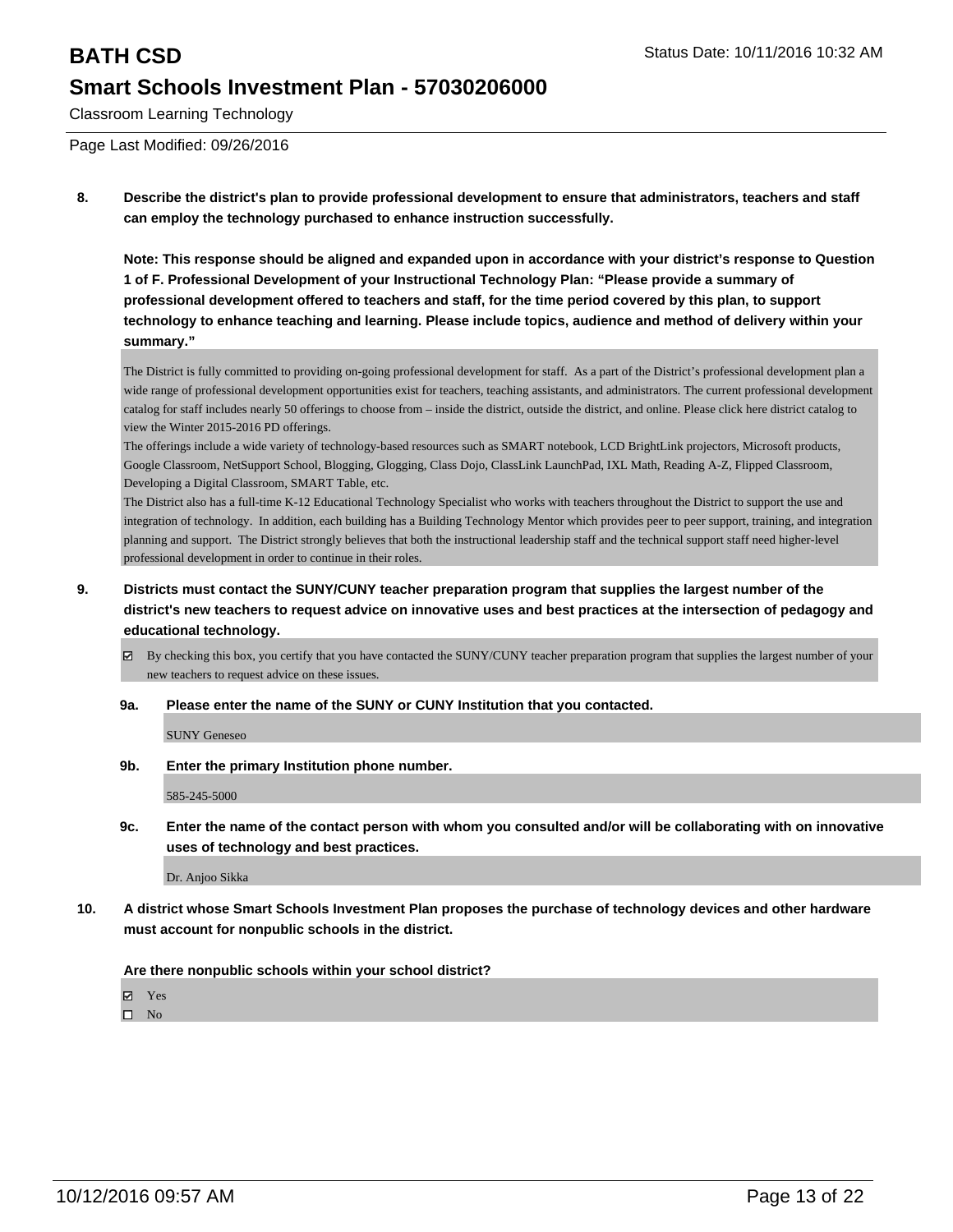Classroom Learning Technology

Page Last Modified: 09/26/2016

**10a. Describe your plan to loan purchased hardware to nonpublic schools within your district. The plan should use your district's nonpublic per-student loan amount calculated below, within the framework of the guidance. Please enter the date by which nonpublic schools must request classroom technology items. Also, specify in your response the devices that the nonpublic schools have requested, as well as in the in the Budget and the Expenditure Table at the end of the page.**

The Bath Central School District has contacted Victory Baptist Academy and offered the \$250 per student allocation (16 students =\$4000) to purchase additional technology as part of the Smart Schools Act. Victory Baptist Academy representative (Wendy Ferguson) has declined this funding and a signed letter is on file in the District indicating their desire to not participate in this funding opportunity.

**10b. A final Smart Schools Investment Plan cannot be approved until school authorities have adopted regulations specifying the date by which requests from nonpublic schools for the purchase and loan of Smart Schools Bond Act classroom technology must be received by the district.**

 $\boxtimes$  By checking this box, you certify that you have such a plan and associated regulations in place that have been made public.

**11. Nonpublic Classroom Technology Loan Calculator**

**The Smart Schools Bond Act provides that any Classroom Learning Technology purchases made using Smart Schools funds shall be lent, upon request, to nonpublic schools in the district. However, no school district shall be required to loan technology in amounts greater than the total obtained and spent on technology pursuant to the Smart Schools Bond Act and the value of such loan may not exceed the total of \$250 multiplied by the nonpublic school enrollment in the base year at the time of enactment. See:**

**http://www.p12.nysed.gov/mgtserv/smart\_schools/docs/Smart\_Schools\_Bond\_Act\_Guidance\_04.27.15\_Final.pdf.**

|                                         | 1. Classroom<br>Technology<br>Sub-allocation | 2. Public<br>Enrollment<br>$(2014 - 15)$ | 3. Nonpublic<br>Enrollment<br>(2014-15) | l 4. Sum of<br>Public and<br>Nonpublic<br>Enrollment | l 5. Total Per<br>Pupil Sub-<br>lallocation | 6. Total<br>Nonpublic Loan<br>Amount                                                          |
|-----------------------------------------|----------------------------------------------|------------------------------------------|-----------------------------------------|------------------------------------------------------|---------------------------------------------|-----------------------------------------------------------------------------------------------|
| Calculated Nonpublic Loan<br>l Amount I |                                              |                                          |                                         |                                                      |                                             | (No Response)   (No Response)   (No Response)   (No Response)   (No Response)   (No Response) |

**12. To ensure the sustainability of technology purchases made with Smart Schools funds, districts must demonstrate a long-term plan to maintain and replace technology purchases supported by Smart Schools Bond Act funds. This sustainability plan shall demonstrate a district's capacity to support recurring costs of use that are ineligible for Smart Schools Bond Act funding such as device maintenance, technical support, Internet and wireless fees, maintenance of hotspots, staff professional development, building maintenance and the replacement of incidental items. Further, such a sustainability plan shall include a long-term plan for the replacement of purchased devices and equipment at the end of their useful life with other funding sources.**

 $\boxtimes$  By checking this box, you certify that the district has a sustainability plan as described above.

**13. Districts must ensure that devices purchased with Smart Schools Bond funds will be distributed, prepared for use, maintained and supported appropriately. Districts must maintain detailed device inventories in accordance with generally accepted accounting principles.**

 $\boxtimes$  By checking this box, you certify that the district has a distribution and inventory management plan and system in place.

**14. If you are submitting an allocation for Classroom Learning Technology complete this table. Note that the calculated Total at the bottom of the table must equal the Total allocation for this category that you entered in the SSIP Overview overall budget.**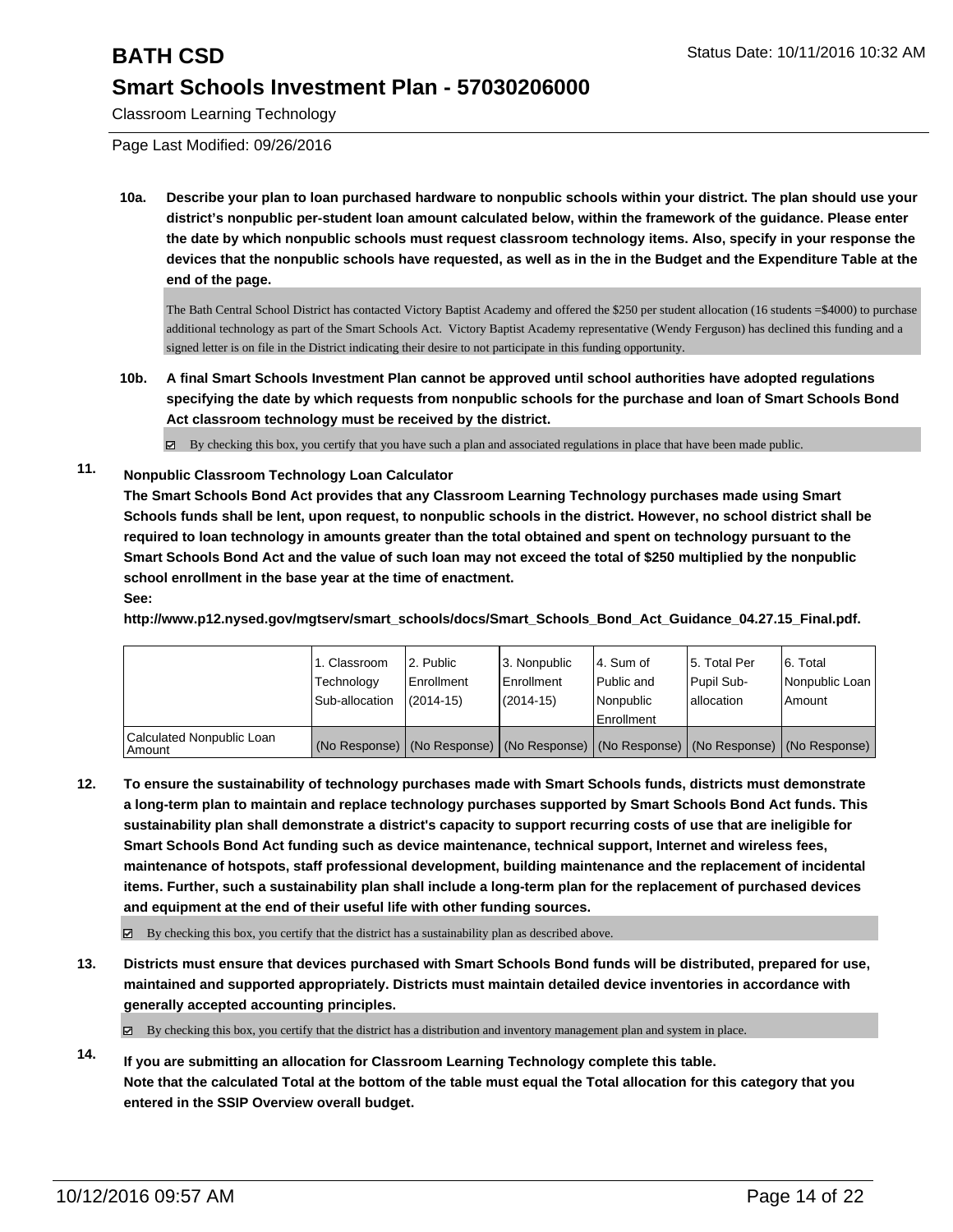Classroom Learning Technology

Page Last Modified: 09/26/2016

|                          | Sub-Allocation |
|--------------------------|----------------|
| Interactive Whiteboards  | 1,105,200      |
| <b>Computer Servers</b>  | 60,000         |
| <b>Desktop Computers</b> | (No Response)  |
| Laptop Computers         | (No Response)  |
| <b>Tablet Computers</b>  | (No Response)  |
| <b>Other Costs</b>       | 248,225        |
| Totals:                  | 1,413,425      |

**15. Please detail the type, quantity, per unit cost and total cost of the eligible items under each sub-category. This is especially important for any expenditures listed under the "Other" category. All expenditures must be capital-bond eligible to be reimbursed through the SSBA. If you have any questions, please contact us directly through smartschools@nysed.gov.**

**Please specify in the "Item to be Purchased" field which specific expenditures and items are planned to meet the district's nonpublic loan requirement, if applicable.**

**NOTE: Wireless Access Points that will be loaned/purchased for nonpublic schools should ONLY be included in this category, not under School Connectivity, where public school districts would list them.**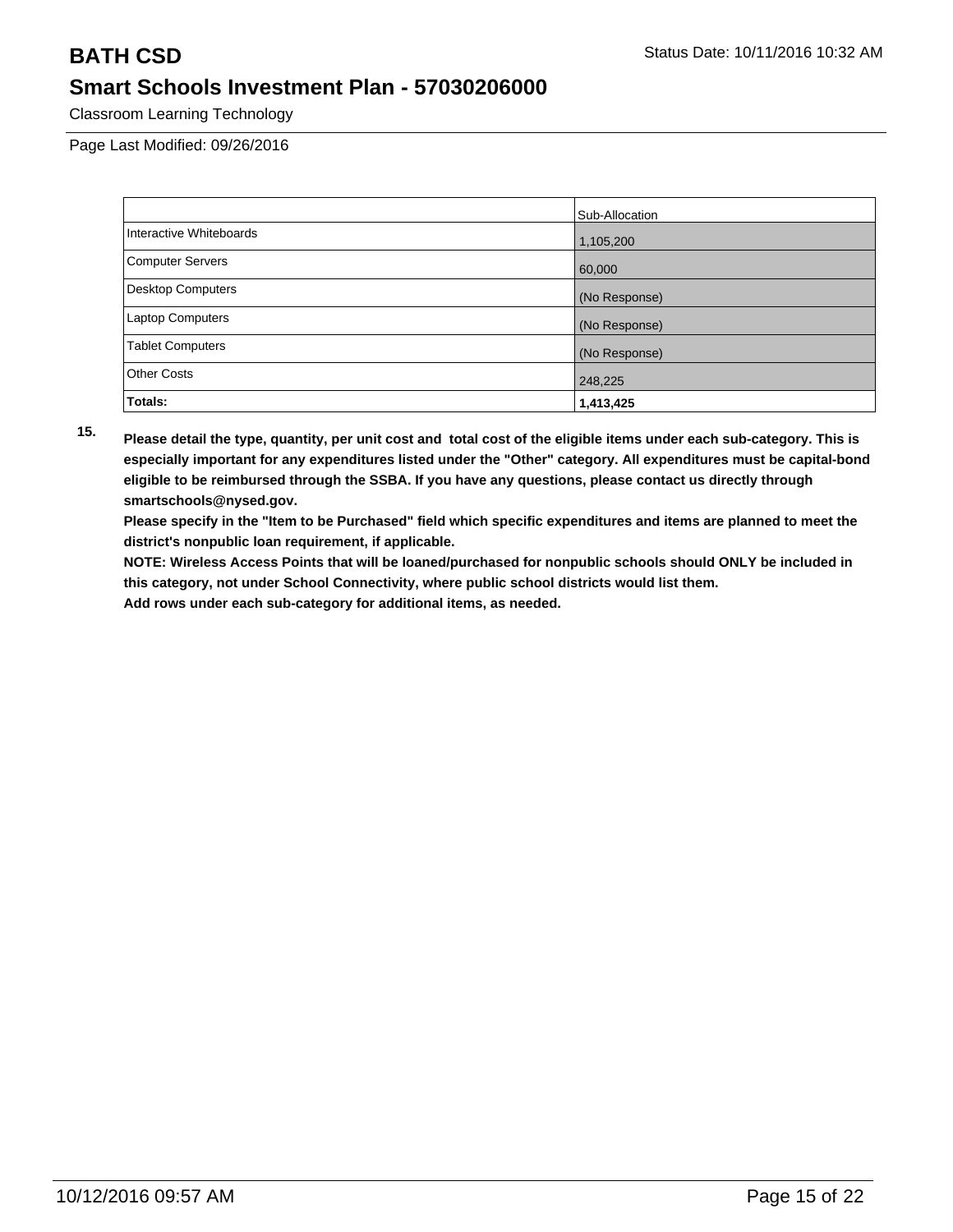Classroom Learning Technology

Page Last Modified: 09/26/2016

| Select the allowable expenditure<br>type.<br>Repeat to add another item under<br>each type. | Item to be Purchased                  | Quantity       | Cost per Item | <b>Total Cost</b> |
|---------------------------------------------------------------------------------------------|---------------------------------------|----------------|---------------|-------------------|
| Interactive Whiteboards                                                                     | Interactive 4K LED Display            | 154            | 6,787         | 1,045,200         |
| <b>Computer Servers</b>                                                                     | <b>Servers</b>                        | 6              | 10,000        | 60,000            |
| Interactive Whiteboards                                                                     | <b>SMART Tables</b>                   | 12             | 5,000         | 60,000            |
| <b>Other Costs</b>                                                                          | FF Projection Screen                  | $\mathbf{1}$   | 1,000         | 1,000             |
| <b>Other Costs</b>                                                                          | <b>Auditorium Projector</b>           | $\overline{2}$ | 5,000         | 10,000            |
| <b>Other Costs</b>                                                                          | Sound System                          | $\mathbf 1$    | 2,000         | 2,000             |
| <b>Other Costs</b>                                                                          | <b>VEX Robotics Pkg.</b>              | $\overline{2}$ | 5,000         | 10,000            |
| <b>Other Costs</b>                                                                          | <b>NAO Robotics Pkg</b>               | $\mathbf 1$    | 10,000        | 10,000            |
| <b>Other Costs</b>                                                                          | <b>Commercial 3D Printer</b>          | $\mathbf{1}$   | 5,000         | 5,000             |
| <b>Other Costs</b>                                                                          | <b>Ti Calculators</b>                 | 125            | 120           | 15,000            |
| <b>Other Costs</b>                                                                          | Classroom Assisted Listening System   | 154            | 1,139         | 175,525           |
| <b>Other Costs</b>                                                                          | High speed digital cameras            | 1              | 2,000         | 2,000             |
| <b>Other Costs</b>                                                                          | <b>Pasco Universal Interfaces</b>     | 6              | 500           | 3,000             |
| <b>Other Costs</b>                                                                          | Xplorer GLX Datalogger                | 10             | 390           | 3,900             |
| <b>Other Costs</b>                                                                          | Xplorer GLX Charging St.              | $\mathbf{1}$   | 500           | 500               |
| <b>Other Costs</b>                                                                          | 3-Axis Accelerometer/Altimeter        | 3              | 89            | 267               |
| <b>Other Costs</b>                                                                          | <b>Biology Standard Sensor Bundle</b> | $\overline{4}$ | 1,289         | 5,156             |
| <b>Other Costs</b>                                                                          | Ext. Bundle for Physiology            | 3              | 759           | 2,277             |
| <b>Other Costs</b>                                                                          | <b>Chemistry Sensor Bundle</b>        | 4              | 650           | 2,600             |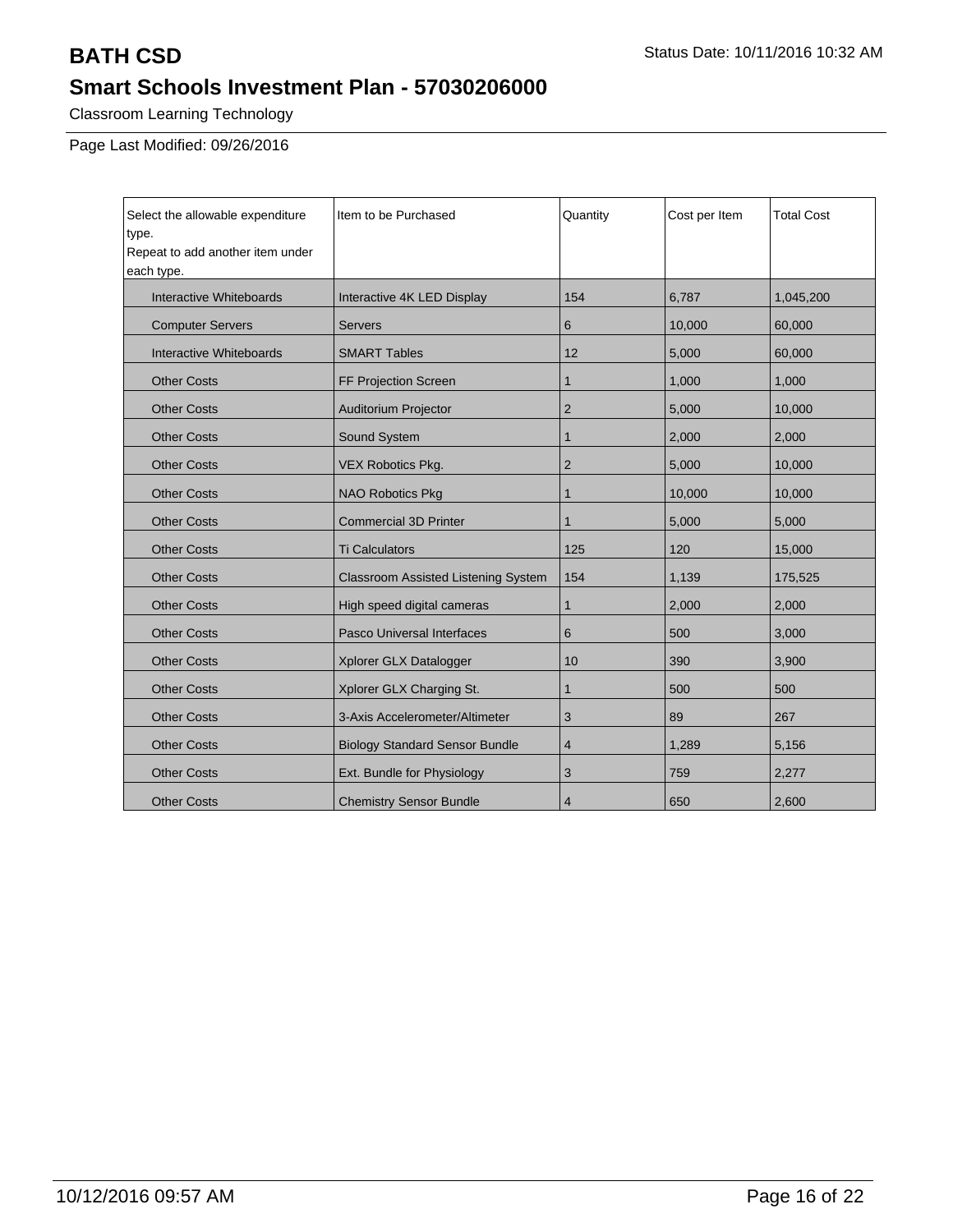Pre-Kindergarten Classrooms

**1. Provide information regarding how and where the district is currently serving pre-kindergarten students and justify the need for additional space with enrollment projections over 3 years.**

(No Response)

- **2. Describe the district's plan to construct, enhance or modernize education facilities to accommodate prekindergarten programs. Such plans must include:**
	- **Specific descriptions of what the district intends to do to each space;**
	- **An affirmation that pre-kindergarten classrooms will contain a minimum of 900 square feet per classroom;**
	- **The number of classrooms involved;**
	- **The approximate construction costs per classroom; and**
	- **Confirmation that the space is district-owned or has a long-term lease that exceeds the probable useful life of the improvements.**

(No Response)

**3. Smart Schools Bond Act funds may only be used for capital construction costs. Describe the type and amount of additional funds that will be required to support ineligible ongoing costs (e.g. instruction, supplies) associated with any additional pre-kindergarten classrooms that the district plans to add.**

(No Response)

**4. All plans and specifications for the erection, repair, enlargement or remodeling of school buildings in any public school district in the State must be reviewed and approved by the Commissioner. Districts that plan capital projects using their Smart Schools Bond Act funds will undergo a Preliminary Review Process by the Office of Facilities Planning.**

**Please indicate on a separate row each project number given to you by the Office of Facilities Planning.**

| <b>Project Number</b> |  |
|-----------------------|--|
| (No Response)         |  |

**5. If you have made an allocation for Pre-Kindergarten Classrooms, complete this table.**

**Note that the calculated Total at the bottom of the table must equal the Total allocation for this category that you entered in the SSIP Overview overall budget.**

|                                          | Sub-Allocation |
|------------------------------------------|----------------|
| Construct Pre-K Classrooms               | (No Response)  |
| Enhance/Modernize Educational Facilities | (No Response)  |
| Other Costs                              | (No Response)  |
| Totals:                                  | 0              |

**6. Please detail the type, quantity, per unit cost and total cost of the eligible items under each sub-category. This is especially important for any expenditures listed under the "Other" category. All expenditures must be capital-bond eligible to be reimbursed through the SSBA. If you have any questions, please contact us directly through smartschools@nysed.gov.**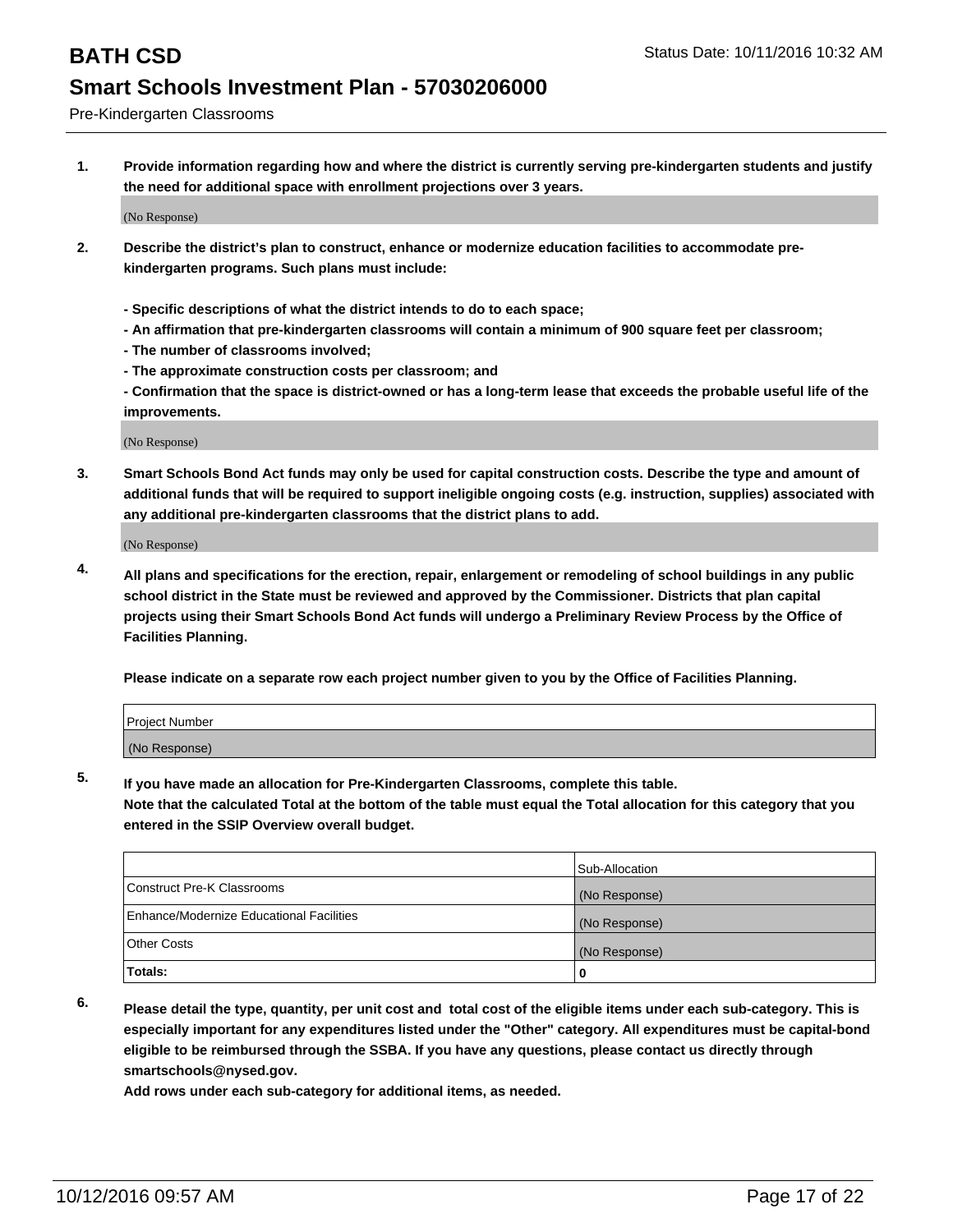Pre-Kindergarten Classrooms

| Select the allowable expenditure<br> type.     | Item to be purchased | Quantity      | Cost per Item | Total Cost    |
|------------------------------------------------|----------------------|---------------|---------------|---------------|
| Repeat to add another item under<br>each type. |                      |               |               |               |
| (No Response)                                  | (No Response)        | (No Response) | (No Response) | (No Response) |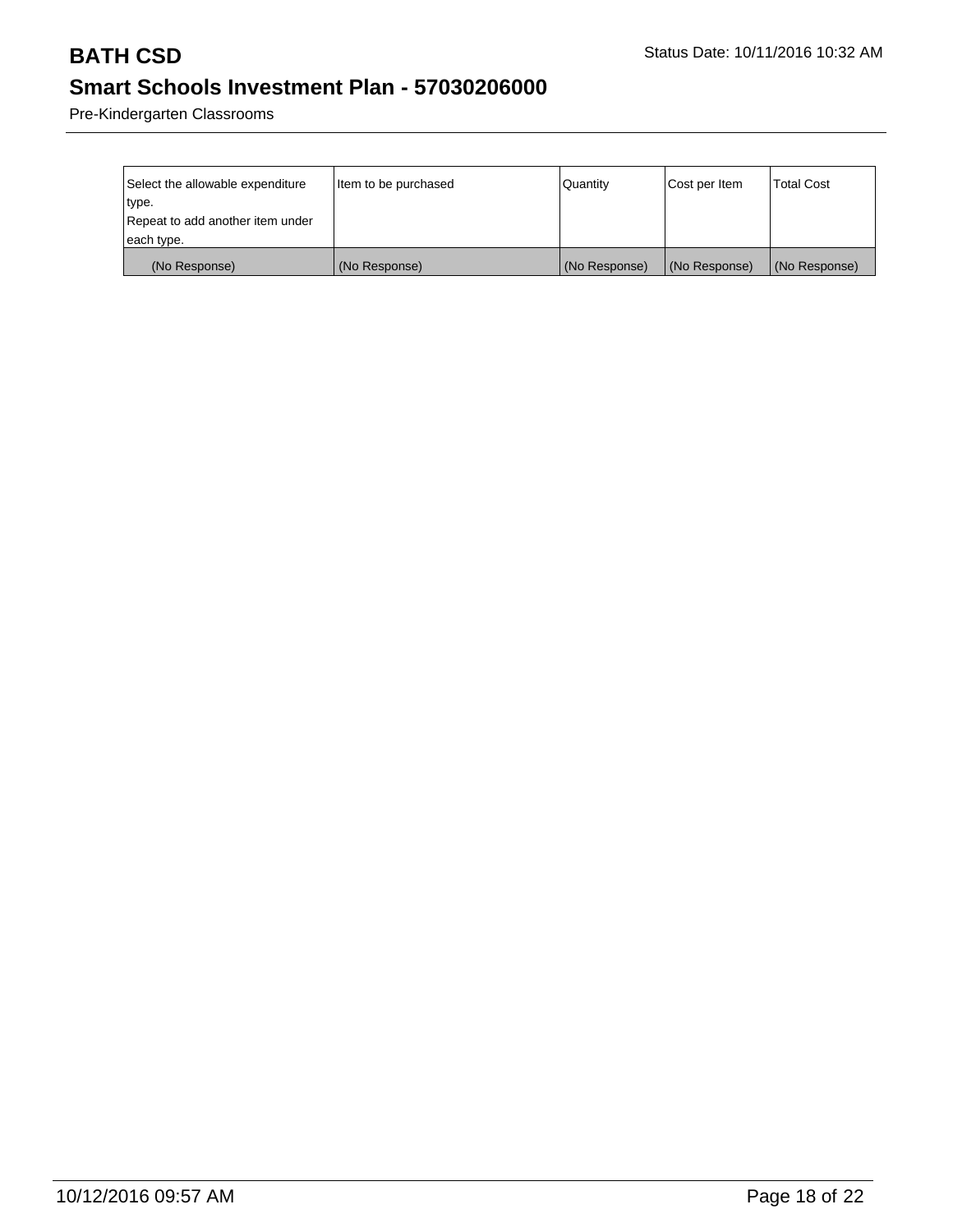Replace Transportable Classrooms

**1. Describe the district's plan to construct, enhance or modernize education facilities to provide high-quality instructional space by replacing transportable classrooms.**

(No Response)

**2. All plans and specifications for the erection, repair, enlargement or remodeling of school buildings in any public school district in the State must be reviewed and approved by the Commissioner. Districts that plan capital projects using their Smart Schools Bond Act funds will undergo a Preliminary Review Process by the Office of Facilities Planning.**

**Please indicate on a separate row each project number given to you by the Office of Facilities Planning.**

| Project Number |  |
|----------------|--|
|                |  |
| (No Response)  |  |

**3. For large projects that seek to blend Smart Schools Bond Act dollars with other funds, please note that Smart Schools Bond Act funds can be allocated on a pro rata basis depending on the number of new classrooms built that directly replace transportable classroom units.**

**If a district seeks to blend Smart Schools Bond Act dollars with other funds describe below what other funds are being used and what portion of the money will be Smart Schools Bond Act funds.**

(No Response)

**4. If you have made an allocation for Replace Transportable Classrooms, complete this table. Note that the calculated Total at the bottom of the table must equal the Total allocation for this category that you entered in the SSIP Overview overall budget.**

|                                                | Sub-Allocation |
|------------------------------------------------|----------------|
| Construct New Instructional Space              | (No Response)  |
| Enhance/Modernize Existing Instructional Space | (No Response)  |
| Other Costs                                    | (No Response)  |
| Totals:                                        | 0              |

**5. Please detail the type, quantity, per unit cost and total cost of the eligible items under each sub-category. This is especially important for any expenditures listed under the "Other" category. All expenditures must be capital-bond eligible to be reimbursed through the SSBA. If you have any questions, please contact us directly through smartschools@nysed.gov.**

| Select the allowable expenditure | Item to be purchased | Quantity      | Cost per Item | <b>Total Cost</b> |
|----------------------------------|----------------------|---------------|---------------|-------------------|
| type.                            |                      |               |               |                   |
| Repeat to add another item under |                      |               |               |                   |
| each type.                       |                      |               |               |                   |
| (No Response)                    | (No Response)        | (No Response) | (No Response) | (No Response)     |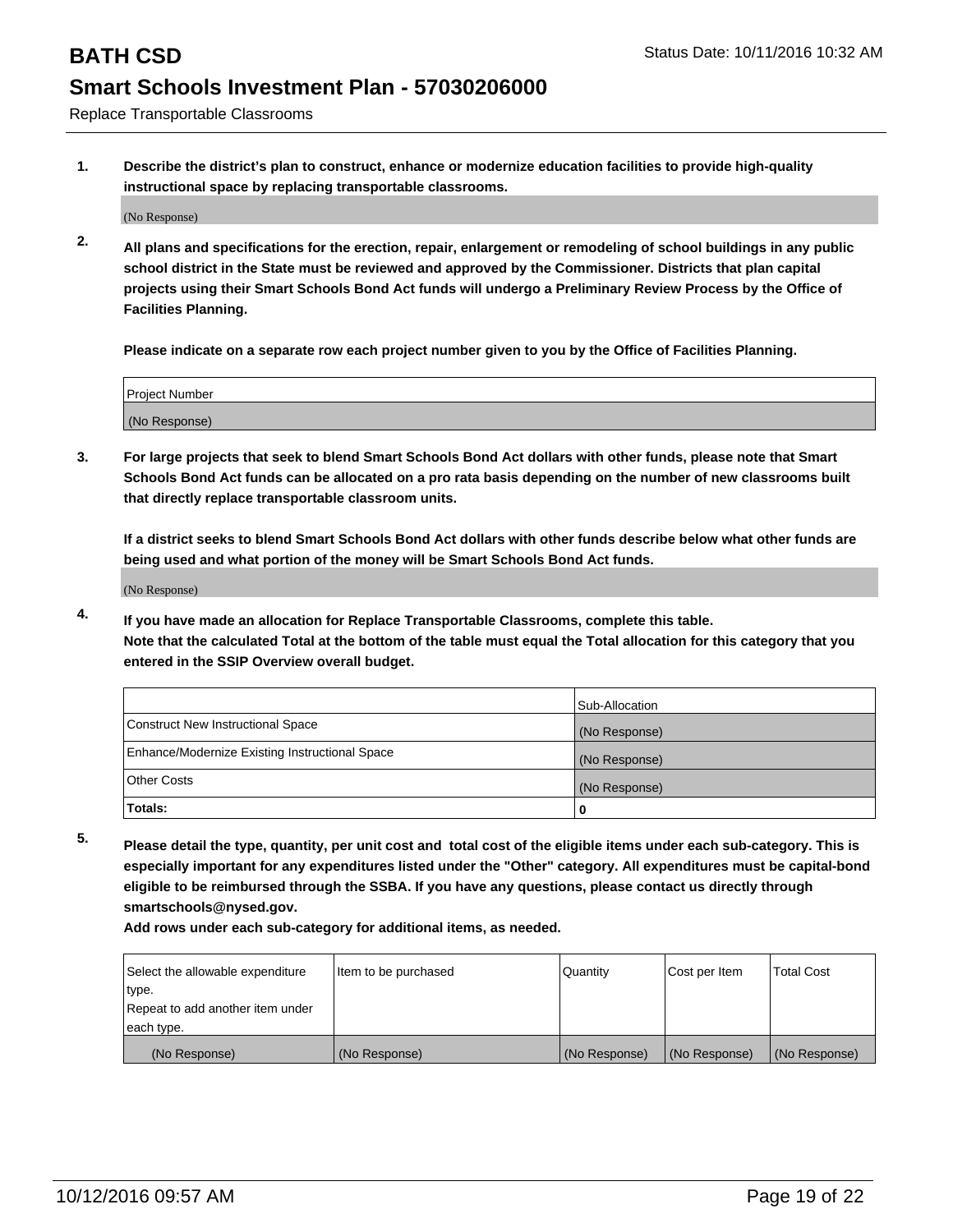High-Tech Security Features

Page Last Modified: 08/29/2016

**1. Describe how you intend to use Smart Schools Bond Act funds to install high-tech security features in school buildings and on school campuses.**

The District has a network of approximately 180 security cameras and six NVR server/ recorders. There are roughly 20 cameras currently connected to the CCTV system that are 7-8 years old 1.0 megapixel cameras. Those cameras are nearing the end of their useful life. Replacing the older 1.0 megapixel cameras with new 5+ megapixel cameras will dramatically improve the quality of images and significantly improve reliability.

**2. All plans and specifications for the erection, repair, enlargement or remodeling of school buildings in any public school district in the State must be reviewed and approved by the Commissioner. Districts that plan capital projects using their Smart Schools Bond Act funds will undergo a Preliminary Review Process by the Office of Facilities Planning.** 

**Please indicate on a separate row each project number given to you by the Office of Facilities Planning.**

| <b>Project Number</b> |  |
|-----------------------|--|
| 57-03-02-06-7-999-BA1 |  |

### **3. Was your project deemed eligible for streamlined Review?**

- M. Yes
- $\square$  No
- **3a. Districts with streamlined projects must certify that they have reviewed all installations with their licensed architect or engineer of record, and provide that person's name and license number. The licensed professional must review the products and proposed method of installation prior to implementation and review the work during and after completion in order to affirm that the work was code-compliant, if requested.**

By checking this box, you certify that the district has reviewed all installations with a licensed architect or engineer of record.

**4. Include the name and license number of the architect or engineer of record.**

| <sup>I</sup> Name      | License Number |
|------------------------|----------------|
| Jeff Robbins, Hunt EAS | 35151          |

**5. If you have made an allocation for High-Tech Security Features, complete this table. Note that the calculated Total at the bottom of the table must equal the Total allocation for this category that you entered in the SSIP Overview overall budget.**

|                                                      | Sub-Allocation |
|------------------------------------------------------|----------------|
| Capital-Intensive Security Project (Standard Review) | (No Response)  |
| <b>Electronic Security System</b>                    | 30,000         |
| <b>Entry Control System</b>                          | (No Response)  |
| Approved Door Hardening Project                      | (No Response)  |
| <b>Other Costs</b>                                   | (No Response)  |
| Totals:                                              | 30,000         |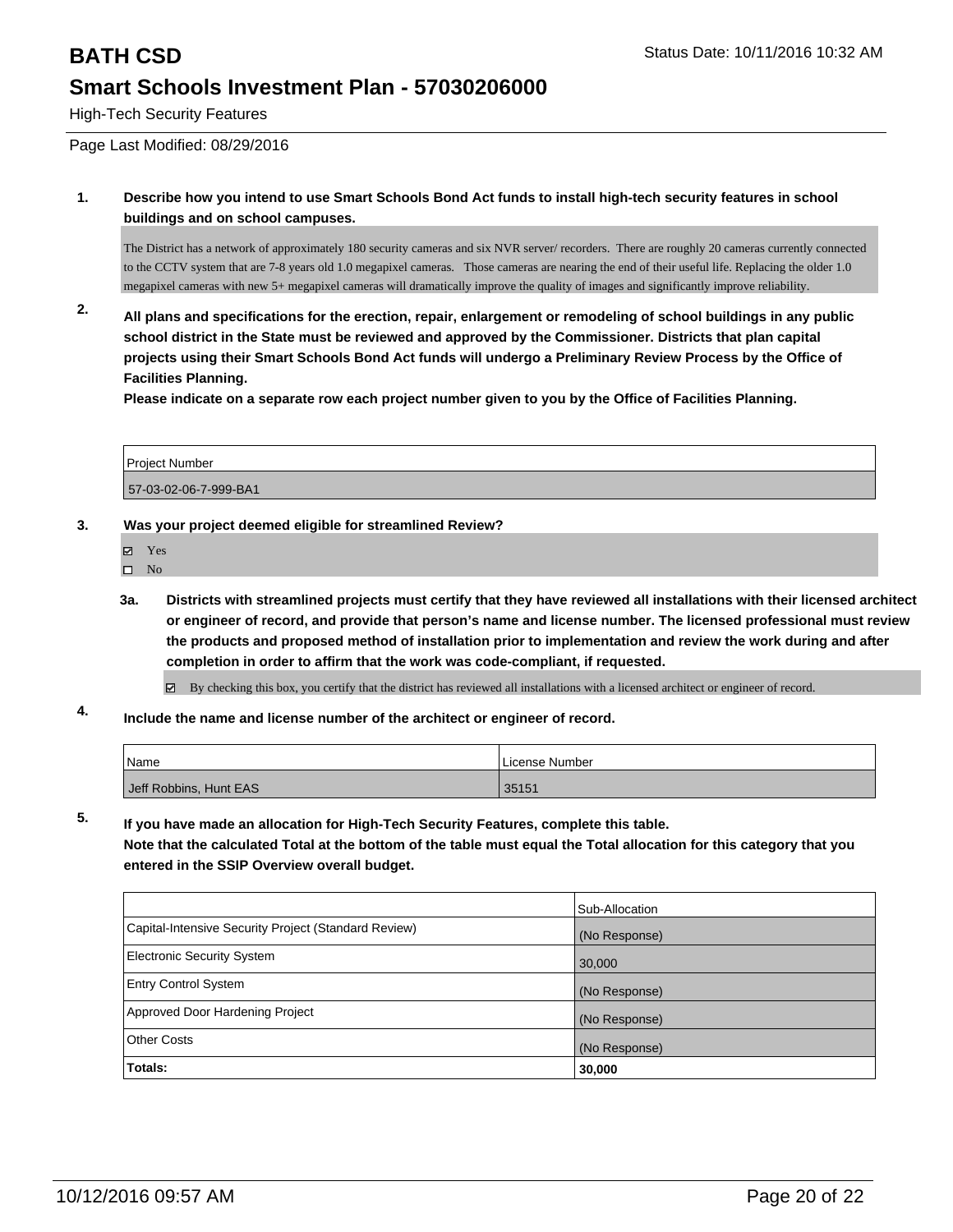High-Tech Security Features

Page Last Modified: 08/29/2016

**6. Please detail the type, quantity, per unit cost and total cost of the eligible items under each sub-category. This is especially important for any expenditures listed under the "Other" category. All expenditures must be capital-bond eligible to be reimbursed through the SSBA. If you have any questions, please contact us directly through smartschools@nysed.gov.**

| Select the allowable expenditure  | Item to be purchased        | Quantity | Cost per Item | <b>Total Cost</b> |
|-----------------------------------|-----------------------------|----------|---------------|-------------------|
| type.                             |                             |          |               |                   |
| Repeat to add another item under  |                             |          |               |                   |
| each type.                        |                             |          |               |                   |
| <b>Electronic Security System</b> | 12.0 Megapixel CCTV cameras | 20       | .500          | 30,000            |